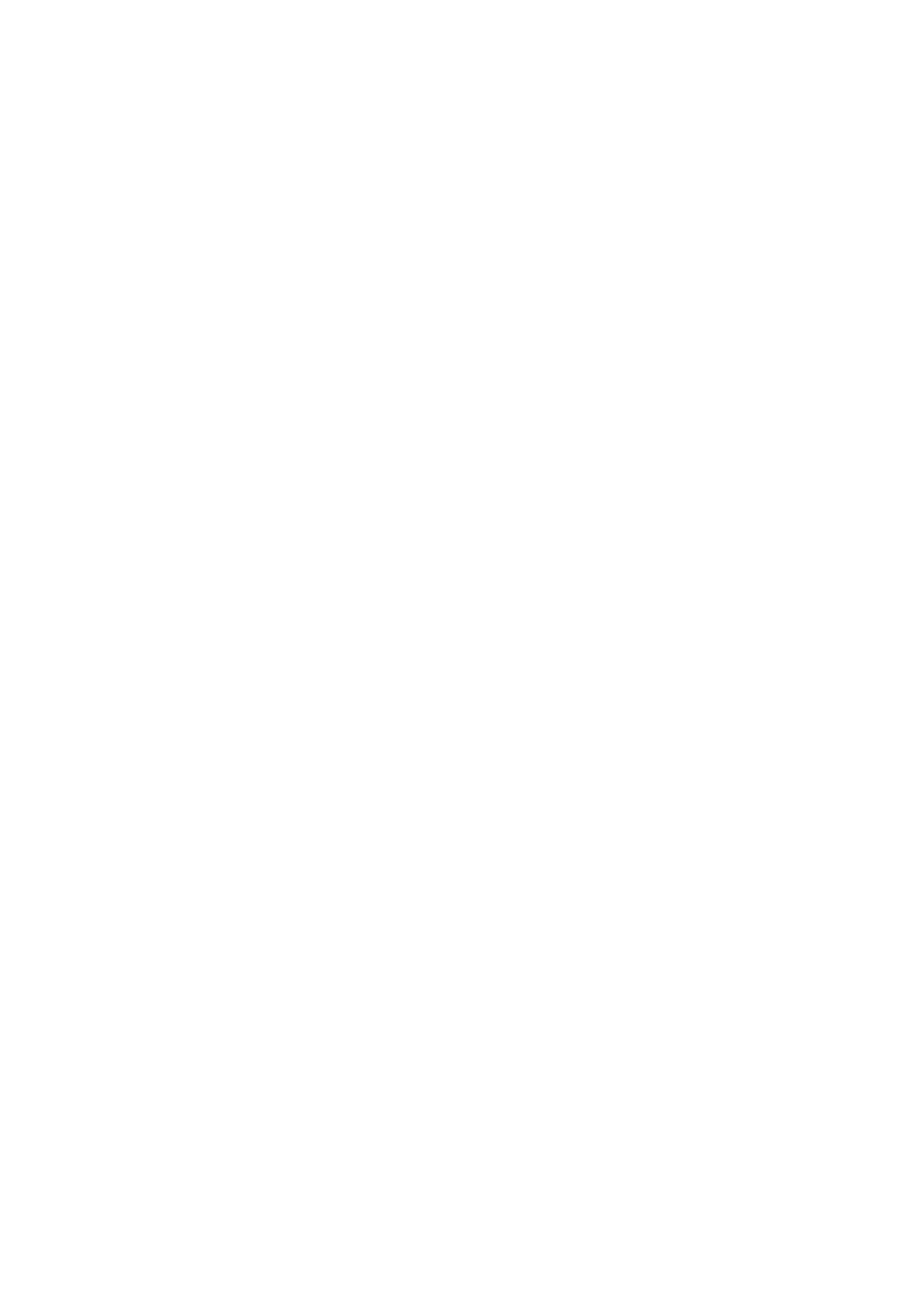#### **Israel, the Key to God's plan of Salvation**

#### **The Moedim – God's appointed Feasts**

Then we must consider the Church of God, as it has a role to play in the salvation of Israel and in reaching the world with the gospel of Jesus Christ. The End Times signs concern firstly, the Church being hated and suffering because Jesus experienced these, and secondly the genuineness or otherwise of the Church's faith and obedience and lastly the cry of the Jewish believers for a Church that understands Scripture from a Hebraic standpoint.

#### **War on the Saints**

Lastly, we must catch up with the Covid Pandemic and the effects on World economies, governments, and global plans for a One World rule.

#### **Postscript to Track & Trace in July newsletter**

**Postscript to Origins of Coronavirus and scientific claim of human involvement** 

#### **Vaccines and Treatments for COVID-1**

**Russian cyber-attacks on UK and USA since October 2019** 

#### **The Great Awakening**

"Whether you attribute the quote to Mark Twain, Winston Churchill or Jonathan Swift, the fact is that 'a lie can get halfway around the world before the truth can even get its boots on.' This age-old adage took on new life when a lie invented by Palestinian sources spread like wildfire around the globe," said Maurice Hirsch, director of Legal Strategies at PMW. (source United with Israel online July  $24^{th}$ ) – see below......................

# ISRAEL, THE KEY TO GOD'S PLAN OF SALVATION

#### **Introduction**

Israel is a hot topic in the Media and stories about Israel and her relationship with Palestinians, Egypt, Iran, Syria and other Arab nations evoke feelings of hatred or indignation depending upon your political, religious or racial prejudices. For example, in the USA, (according to World Israel News online 25<sup>th</sup> July 2020), The Democratic Party released a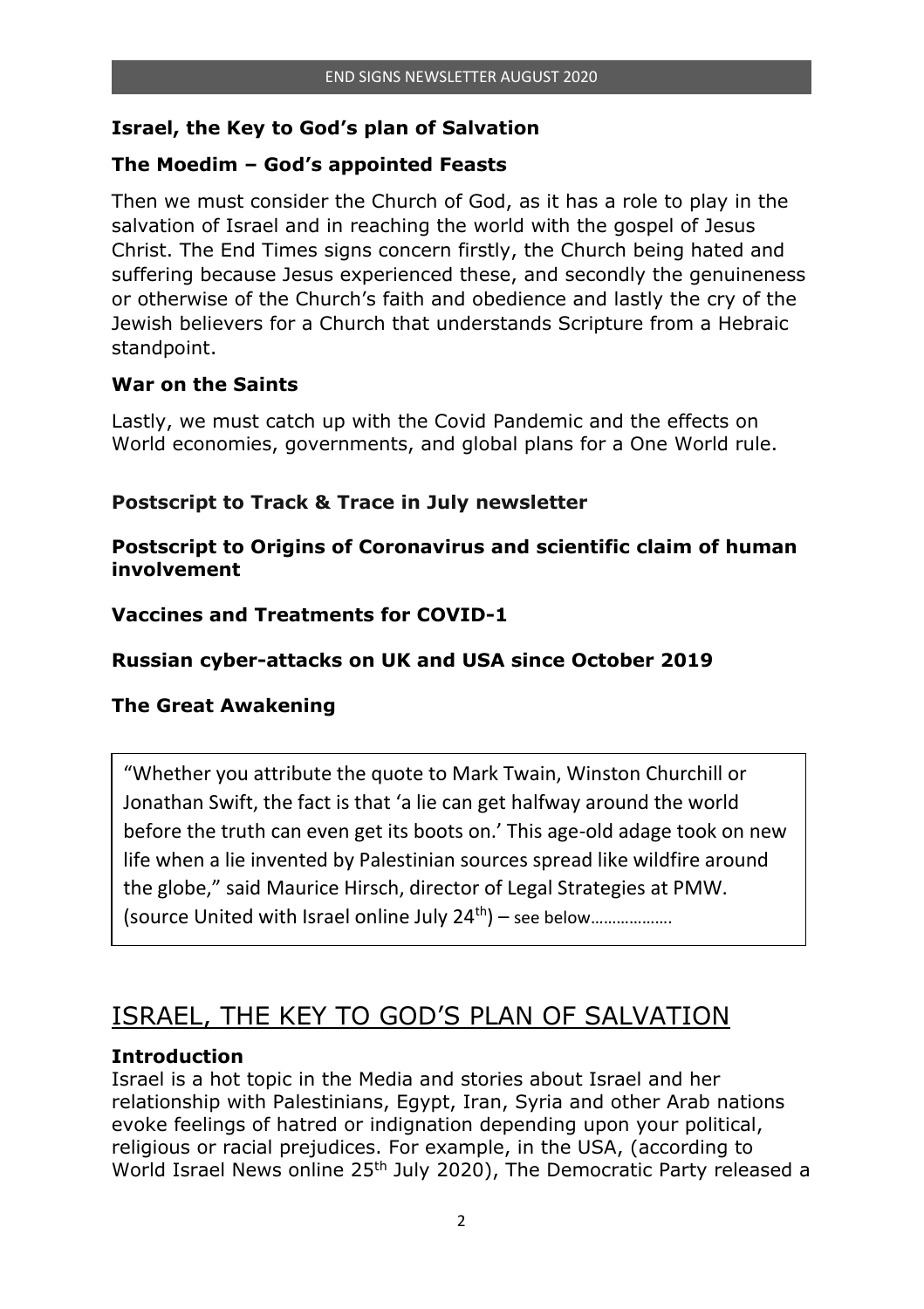draft of its party platform on Wednesday, with new left-leaning policies regarding Israel and the Israeli-Palestinian conflict. The final version of the party platform will be adopted officially next month at the Democratic National Convention in Milwaukee. Leading Democrats like Bernie Sanders, Joe Biden and Ilhan Omar are outspoken critics of Israel. American 'Peace Groups' including a Jewish group back the Democrat policy but say that it doesn't go far enough.

Progressive Democrats, according to Israel Hayam news online 26<sup>th</sup> July 2020, praise anti-Semitic groups for a letter censuring Israeli sovereignty The "supporting organizations" include those related to the BDS movement, and another linked to the Popular Front for the Liberation of Palestine, designated a terror group by the US and EU.

Democrat Alexandria Ocasio-Cortez (N.Y.) praised the support by at least 10 anti-Semitic groups for a letter issued by her and signed by other Democrats, *The Washington Free Beacon* recently reported, citing "an internal email circulated to House Democrats." The "supporting organizations" listed on the letter include ones related to the anti-Israel BDS movement, including the US Campaign for Palestinian Rights, American Muslims for Palestine, American Friends Service Committee, Churches for Middle East Peace and Defence for Children International-Palestine.

A final example of virulent antisemitism is the online abuse and media broadcast of *Louis Farrakhan secretary, Ishmael Muhammad, who has defends his boss' shameless Jew-hatred, expounding on the bizarre anti-Semitic conspiracies that comprise the 'Nation of Islam's' so-called theology. (*Louis Farrakhan Sr., formerly known as Louis X, is an American religious leader and political activist. He is the leader of the Nation of Islam, an organization which the Southern Poverty Law Centre describes as black nationalist and a hate group).

United with Israel on-line news report says "Following notorious hatepreacher Louis Farrakhan's anti-Semitic Fourth of July diatribe, Nation of Islam National Secretary Ishmael Muhammad rushed to defend Farrakhan's conspiracies, blood libels, and outright lies about the Jewish people. Among Muhammad's outrageous claims is that Jews "invested in the Ku Klux Klan, … [and] sold sheets, guns, and ropes to the Klan." "Muhammad also claimed that the proposed COVID-19 vaccine is part of a plan to cull the world's population in accordance with a plan devised by former U.S. Secretary of State Henry Kissinger. Muhammad also praised Farrakhan's defenders, such as DeSean Jackson, Ice Cube and Sean "Puffy" Combs."

Whilst in any democratic country people have a right to express their opinion, it is not acceptable for anyone to express lies or disinformation, to twist the truth for political or religious reasons or for personal gain. Unfortunately, this is what happens all the time when the subject is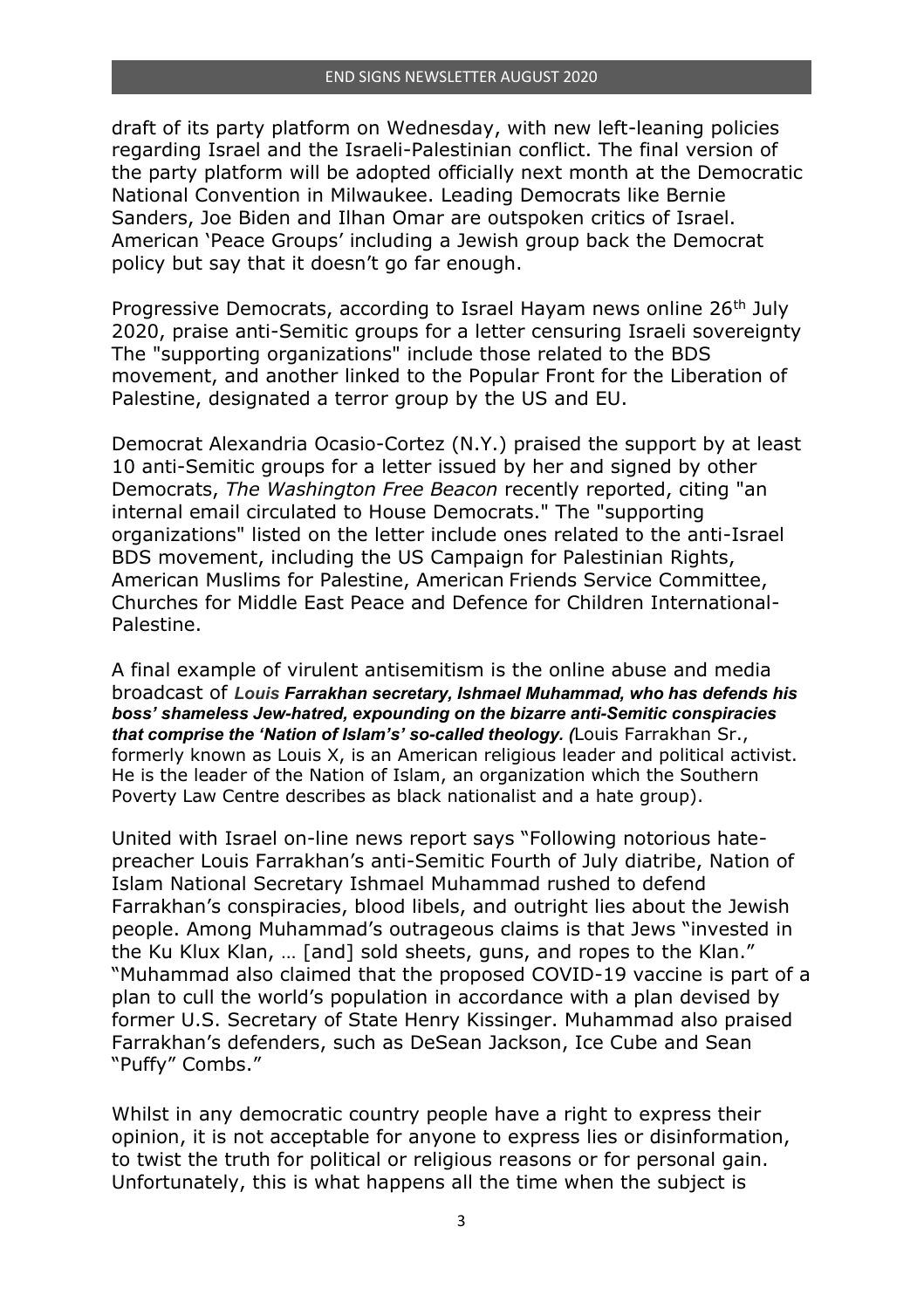Israel. From the United Nations, the Arab League, The EU to BLM spokesmen, BDS groups to the other nations like Iran to Palestinian terrorist groups like Hamas. A simple example of outright lies and a libel against Israel is that broadcast on social media and the internet by Hamas and concerned an illegal building erected by Palestinians in Hebron that suddenly became a "COVID-19 Health Centre" as Palestinian corona propaganda war against Israel continues unchecked. In an online article by *Yakir Benzion,* (United With Israel) he revealed that An Israeli watchdog group that monitors Palestinian media says Palestinians are now trying to cover up illegal private construction by claiming that Israel deliberately destroyed a "COVID-19 health centre." This, of course, went viral among PA supporters and activists. The truth is that PMW researchers discovered that Israeli authorities knocked down an illegal structure in Hebron that was erected without a building permit. The owner originally said the building would be an automobile show room.

United with Israel comments " Quick to smell an opportunity to manipulate public opinion that is sensitive to anything related to the global pandemic, Palestinian sources posted on social media that Israel had deliberately destroyed a COVID-19 testing centre located in Hebron, which is currently a hotspot for COVID-19 cases.

Knowing that people reading social media would not know the difference, the Palestinians added a computer graphic image showing a "COVID-19 Health Centre" in the same general shape as the illegal building, but with the sign in English only, even though health centres belonging to the Palestinian Authority have signs in Arabic – the local language!!"

There are daily examples of similar lies, libels and disinformation aimed at raising tensions in the Middle East and destabilising Israel, most reported on online news platforms.

#### **The nation of Israel**

A nation and its people cannot be understood or appreciated without knowing its history. This applies to Israel more than to any other nation in the world. It applies particularly to the continuing conflict in the Middle East. Unless they are placed within their historical context, current events can provoke a distorted reaction and one that is not true.

No other nation has such a history. The nation of Israel has on numerous occasions been hated, persecuted and harassed. It has and is being threatened with attempts to annihilate its people. It has been the subject of a Holocaust in which over 6million Jews were brutally abused, illtreated and murdered during the Second World War. No other nation has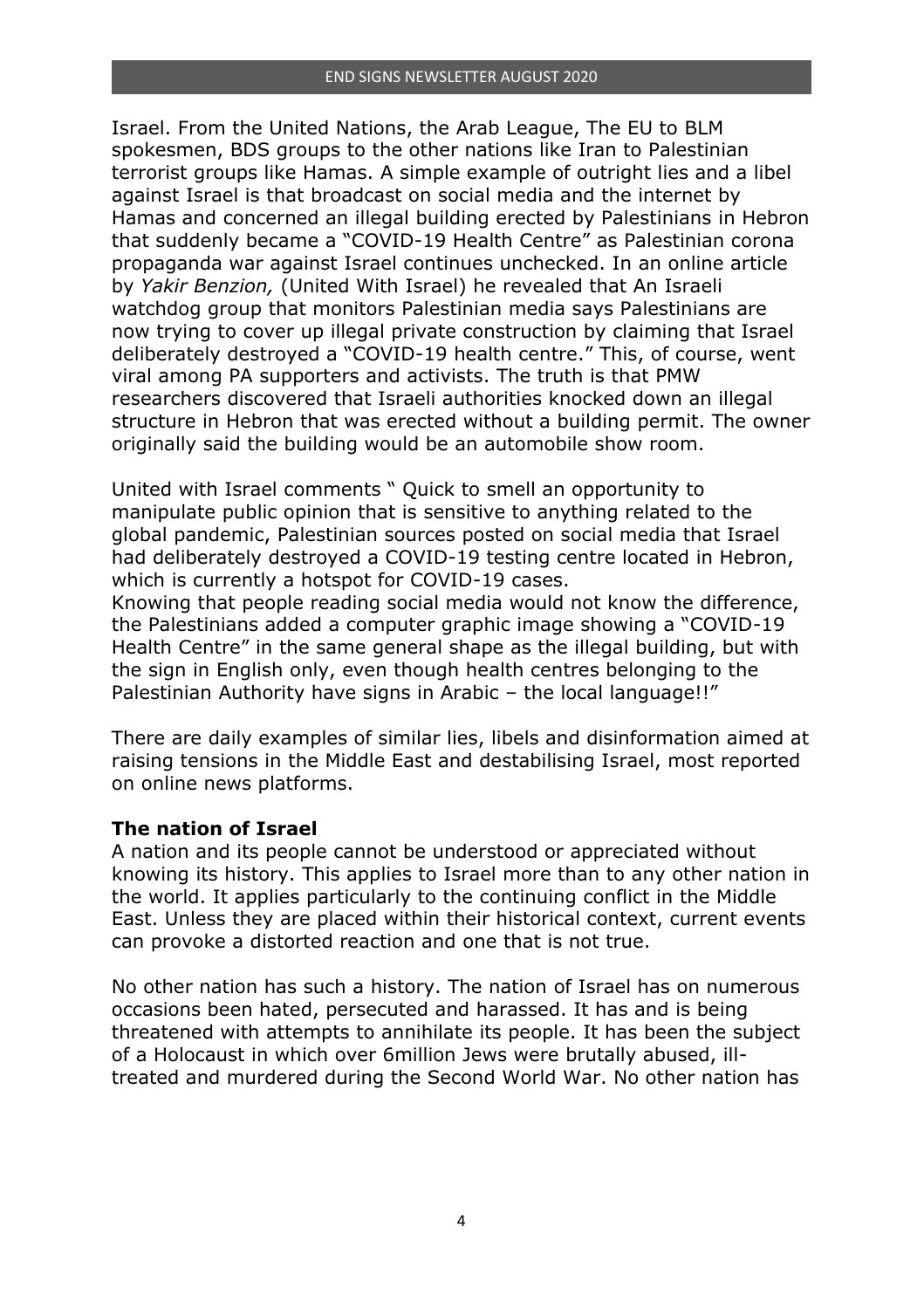#### END SIGNS NEWSLETTER AUGUST 2020



such a history, and none come close. Israel as a nation are a people who during 2000 years of Diaspora have stayed together in a unique way, with a deep longing and eternal hope of being able to return to Jerusalem. Every Pesach they would greet each other with the words 'next year in Jerusalem'

They have been hunted from one country to another, thrown out of England, France, Spain in the past, and forced out of Russia and most Moslem countries today. They have had their possessions confiscated, their dignity and honour taken from them and their enemies have accused them of the most horrific crimes to justify their hatred of them. Despite all this they have retained their integrity and hope, particularly in the return of the diaspora to the Promised Land and Jerusalem.

In 1988 Hamas issued a manifesto containing 36 articles, all of which promote the basic Hamas objective of the destruction of Israel, along with a declared Jihad against Jewish usurping of Moslem land, the rejection of a negotiated peace settlement and incitement of anti-Semitic actions. Since then, and more particularly in the past five years Iran and its proxy Hezbollah have made the same threat against Israel also. Israel is now surrounded to the north by Hezbollah (Lebanon), Syria (Russia & Iran) and to the East by Iran and Iraq.

#### **Accepting God's Promise**

'This is what the Sovereign LORD says: I will take the Israelites out of the nations where they have gone. I will gather them from all around and bring them back into their own land' (Ezekiel 37:21). The restoration of the Jewish people to the Land of Israel is a fulfilment of the prophetic scriptures and the restored nation of Israel has a predominant role to play in the final purposes of God among the nations (Isaiah 43:1-7, Ezekiel 36:22-23, Romans 11:15).

#### **The Promise of Jesus return**

Matthew 23:39 NLT: For I tell you, you will not see me again until you say, '**Blessed is he who comes in the name of the Lord**.'" baruch haba beshem Adonai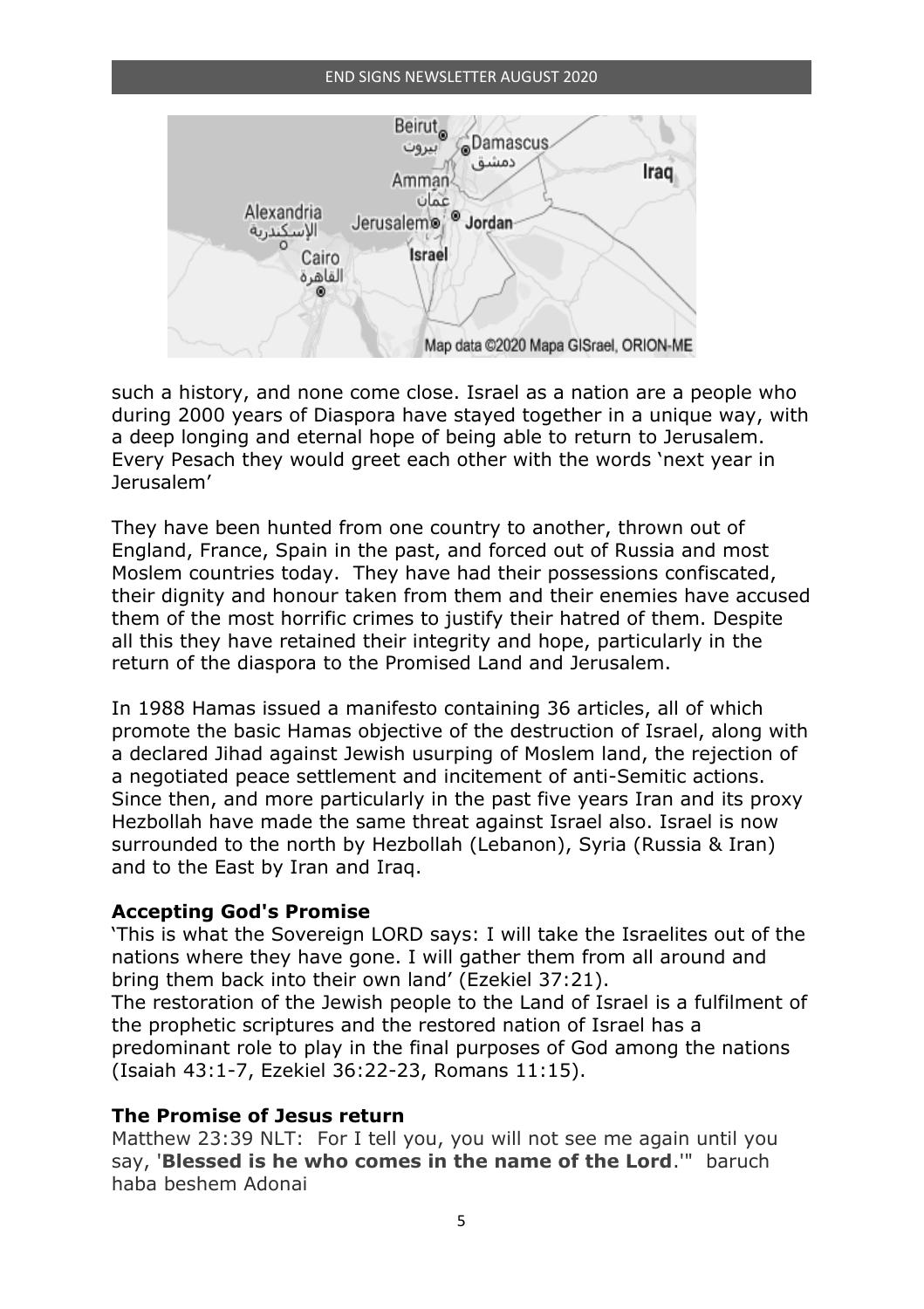#### **The State of Israel**

Time and space do not permit a complete and up to date article on the State of Israel, but this is a brief resume to try and set out the facts about Israel as opposed to the myths and lies peddled on social media and by then antisemitic groups and BBC. (For a fuller description see my book "*Israel A Sign and a Wonder*" and for the detailed legal history and a discussion on the role of Christian Zionism in the Foreign Policies of Britain and America, see David W Schmidt "*Partners Together in this Great Enterprise*" or The Israel Desk written by Tony Pearce on the Light for the Last Days website.

In May 1948 when Israel became a nation, five Arab armies invaded from the surrounding nations. Over 800,000 Jews from neighbouring countries escaped into Israel and were gradually absorbed. At the same time, according to UN figures, 726,000 Arabs left Israel but were never absorbed into other Arab nations, instead being left in refugee camps despite the huge amount of land available in surrounding Arab nations. Jordan (with British help) invaded and took for them -selves the West Bank, Syria took the Golan Heights and Egypt took the Gaza strip. **This left Israel with only 7% of the mandated area**! [It is interesting to note that after the 1967 war Israel returned 91% of the land that it gained in defending itself.]



#### **Peace with the Palestine Authority**

Israel has offered the Arabs their own state eight times, the last in 2001, but each time has been refused. Also, since 1948 there have been 5 peace plans, but the Palestinians have rejected them all.

In January 2020, President Donald Trump produced a new Peace Plan for Israel and Palestine. Despite early enthusiasm, this too seems to have no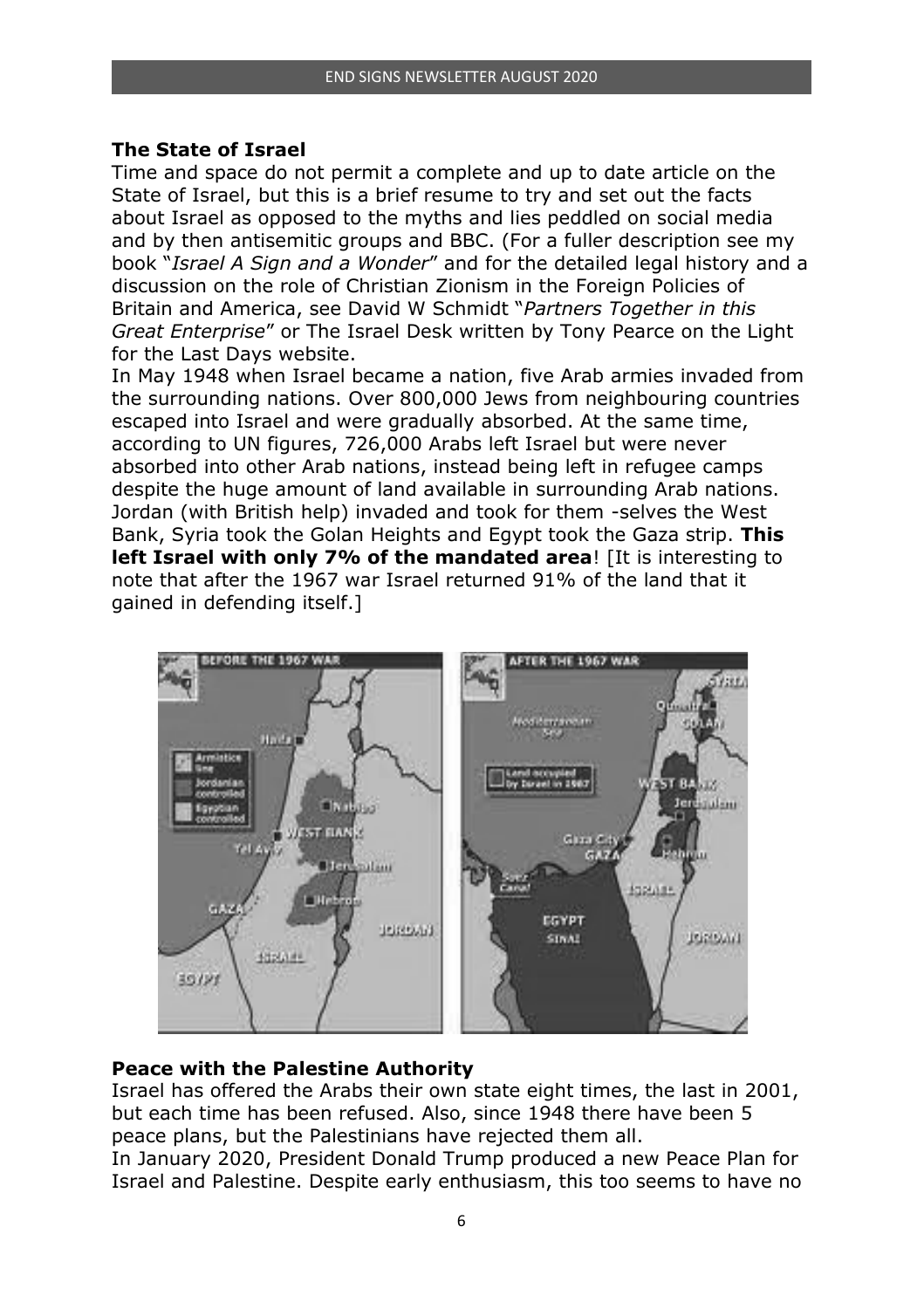possibility of success. The reasons for any lack of Peace Accord are long and varied with blame on both sides and on the USA. Nathan Thrall in his well-written and argued book *The Only Language They Understand: Forcing Compromise in Israel and Palestine, published by Metropolitan Books* painstakingly records the background to this problem without coming to a definitive single reason for the failure of every peace initiative. From a Christian perspective, however, he omits the fact that ALL the land is Israel's. Its boundaries are CLEARLY RECORDED IN Numbers 34:1-12. (NIV)

#### **The Covenant TO Israel and NOT to Ishmael**

God made His covenant with Abraham (Genesis 15:18-21) and repeated it to both Isaac and Jacob (Genesis 26:3-4 & Genesis 35:10-11). The covenant was made with Isaac and Jacob i.e the Hebrews and NOT to either Ishmael or Esau from whom the Arabs are descended. In Genesis 17:19-22 God makes it clear that His covenant is only with the descendants of Isaac, ie Jacob and Israel.

**Israel's legal case for Judea and Samaria** (the following summary is compiled from an online article written in July, 2017 by CUFI



Anyone following the Israel-Palestinian conflict for any period will have heard phrases such as, "End Israel's illegal occupation" and "Stop Israel building illegal settlements". The anti-Israel propaganda machine has pumped out these false narratives for so long that many, including the media, politicians, and the international community, now believe these lies to be truth.

Despite this opposing message, it is important to understand that both the "occupation" and "settlements" are fully legal according to international law. In 1949, Jordan (along with four other Arab states) invaded the newly established State of Israel and captured an area of land in the heartland of Israel called Judea and Samaria. Then, in 1950, Jordan annexed the area and called it the "West Bank".

The reason for that name is that it was on the "West Bank" of the Jordan River (you will note the area is actually on the east of Israel). The "West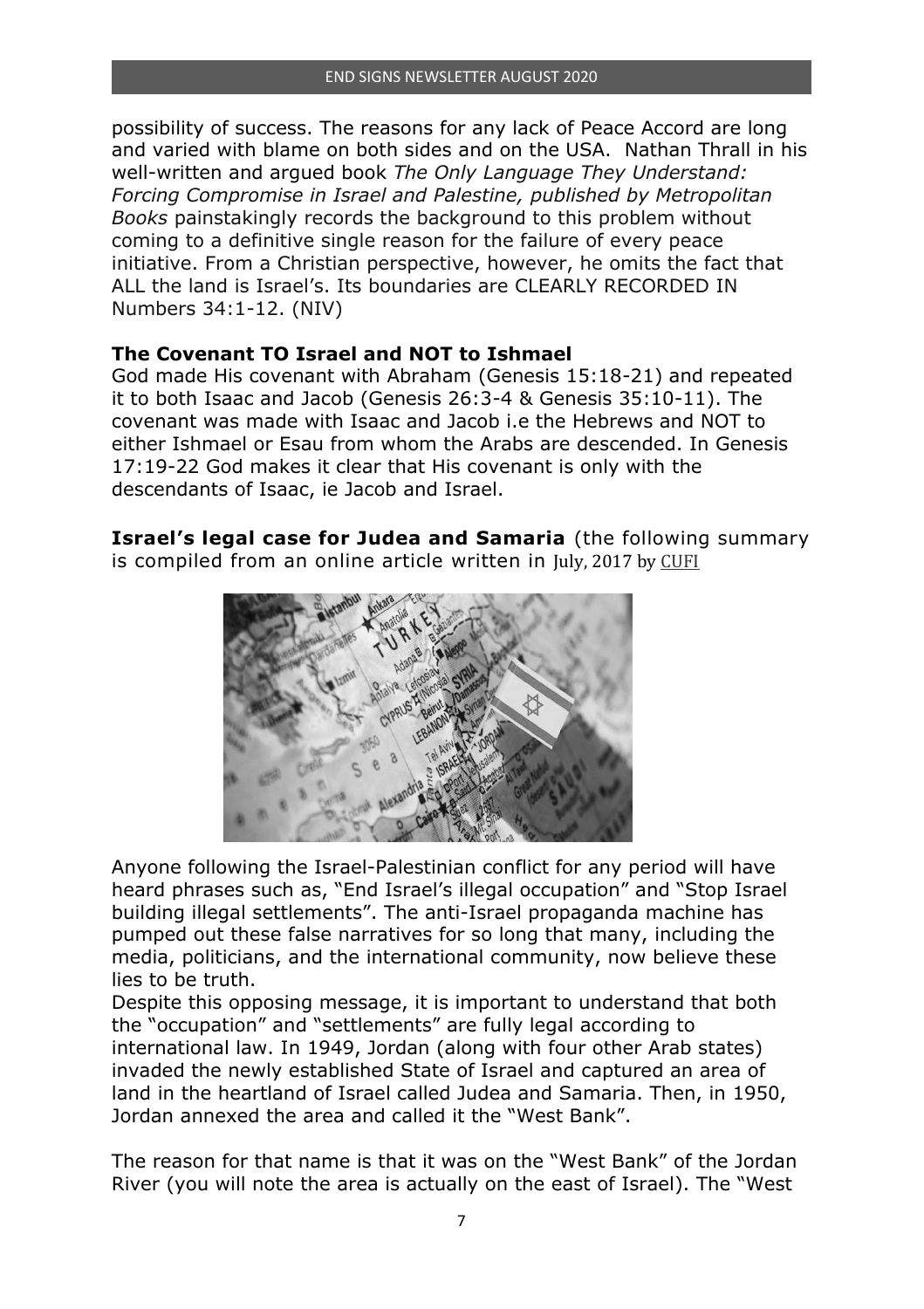Bank" has never been an official name for the area, in fact, only two countries in the entire world recognised Jordan's annexation of the area; the United Kingdom (well they would wouldn't they?) and Pakistan. Despite this, today "West Bank" is used as if it was an official name. The true name for the area is, and always will be "Judea and Samaria", which is how Israel (and the Bible) refers to the land.

Jordan captured the area in 1949, the Jews were forcibly removed and some even massacred. This was the ethnic cleansing of the land that really took place, not the false claim that Israel is ethnically cleansing Palestinians. Jordan's act of taking this area of land was illegal. Article 2 of the UN charter forbids the acquisition of territory through war. Thus, Jordan's acquisition and annexation of the territory was neither recognised by the international community or legal, according to international law.

This is how the situation remained until 1967, when Jordan again initiated war against Israel (along with Syria and Egypt), during the Six Day War. This time, however, the Israel Defence Forces pushed the Jordanian army out of the territory (back to Jordan's internationally recognised boundaries on the east bank of the Jordan River). Israel then established a military presence in the area as a strategic point to defend itself from further attacks by its neighbour. While Jordan's annexation of the area was illegal according to international law because it invaded and took land without provocation, Israel's defensive acquisition of land is fully legal.

Alan Dershowitz, Law Professor at Harvard University, and an expert on the Israel-Palestinian conflict, explains that, according to article 51 of the UN charter, military occupations are clearly permitted under international law following an attack by a neighbouring state. This means Israel has every right to retain military control of this area "until a meaningful peace is achieved and all terrorism against it (Israel) ceases".

Evidently, no peace treaty has ever been reached with the Palestinians and the terrorism, incited by the Palestinian leadership, continues against Israeli civilians to this day. Therefore, Israel is under no legal obligation to leave. After Israel regained control of Judea and Samaria in 1967, Israeli civilians began returning to the land from which they were forcibly removed and began building civilian communities in the area once again. And this is where the false argument about settlements occurs.

The claim is that the establishment of Jewish communities in Judea and Samaria is in violation of the Fourth Geneva Convention of 1949, which states that an occupying power may not forcefully transfer a population into occupied territory. This was a provision written in the shadow of World War II and the Holocaust, intended to protect innocent civilians from extermination, slave labour or colonisation during time of war.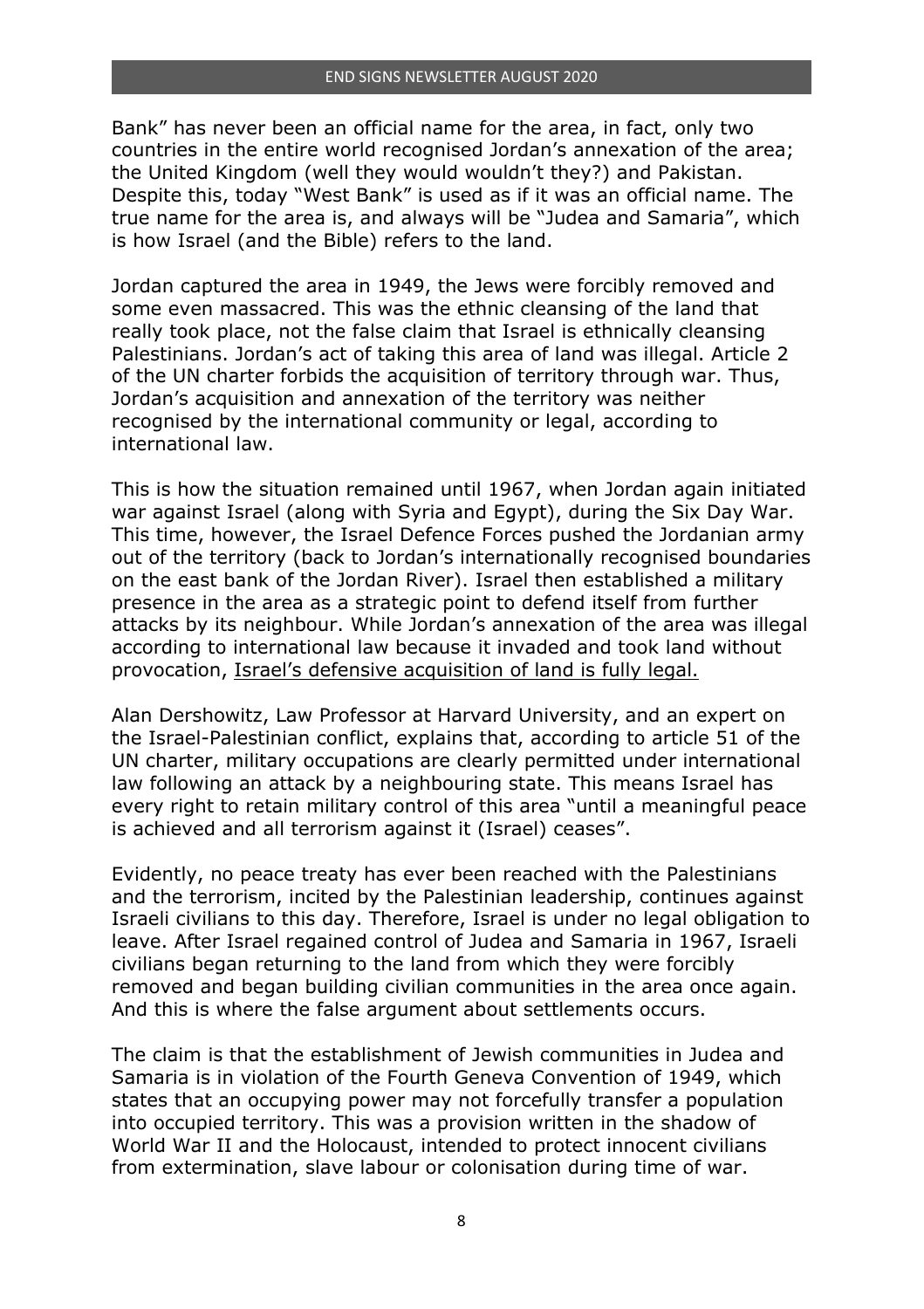However, Israel in no way violated this law. Israeli Jews moved to Judea and Samaria of their own free will. The towns and cities established were built and funded by the civilian population, therefore, the Israeli government in no way violated the Fourth Geneva Convention. So, who has the rightful claim to Judea and Samaria? Well, lawfully, Israel has the strongest claim to the land.

It was the Balfour Declaration (1917) that earmarked the area including Judea and Samaria as the future "national home for the Jewish people". This was determined by the League of Nations (1920), the San Remo agreements (1920) and the British Mandate (1922), in addition to being approved by the US Congress (1922). These were the last international laws made regarding Judea and Samaria. Therefore, in the absence of any other laws, these laws still apply today, making Israel's presence legal and valid.

In 1995, the Palestinian Authority, under Yasser Arafat, signed the Oslo Accords with Israel. This document was also co-signed by the current day President of the Palestinian Authority, Mahmoud Abbas. This was an internationally recognised agreement to divide jurisdiction of the territory between Israel and the newly created Palestinian Authority. Under this agreement, Israelis have full jurisdiction to live and build on the designated 60% of the territory. Therefore, any building in this territory is completely legitimate under international law through the Oslo Agreement.

Unfortunately, the United Nations has passed resolutions on multiple occasions that label Israel's activity in Judea and Samaria as illegal. In the year 2019/20 the UN passed 13 Resolutions against Israel and only 5 against the rest of the world. The most recent resolution was in July 2020. It is important to note that the United Nations is a body that is supposed to act according to international law, but when it comes to Israel, they seem to flout the rules. This is because UN resolutions are voted for by committees made up of multiple nations. Often these committees are dominated by nations that are anti-Israel. Even the UK has been known to criticise Israel at the UN, but thankfully that trend is now changing, and both the US, UK and others have recently spoken out against the UN bias against Israel.

Despite all the evidence, Israel continues to be condemned for its actions by many in the international community. This is because of the anti-Semitism that exists against the Jewish people within these nations. As far as international law is concerned, Israel's legal right to dwell in Judea and Samaria is as solid as the hills on which they build their homes.

The Prophet Isaiah (66:8) asks a rhetorical question "can a nation be born in a day" the answer is YES. God performed a miracle, in a day!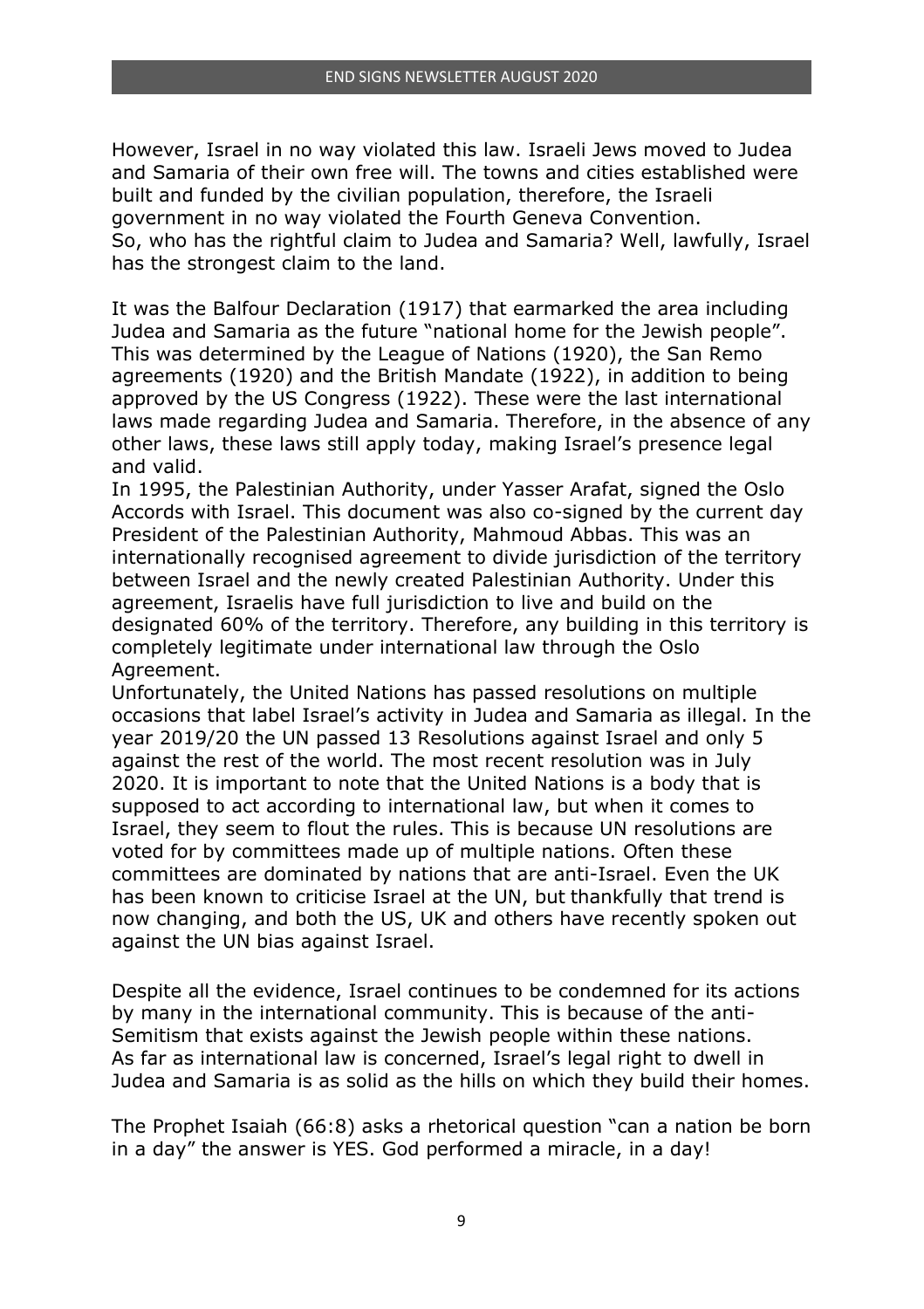On Nov. 29, 1947, the United Nations General Assembly had passed a resolution calling for Palestine to be partitioned between Arabs and Jews, allowing for the formation of the Jewish state of Israel. On 14th May 1948 Israel raised its flag over the Land!

#### **Religious freedom in Israel**

In Israel, Christians, like the followers of several other religions, are given the full protection of the law, their holy places, including churches, are guaranteed security under the 1967 "Protection of Holy Places Law". This protection applies, not just to the major denominations (Judaism, Islam, Christianity), but to numerous minority groups.

### THE MOEDIM – GOD'S APPOINTED FEASTS

How often do we look at the picture rather than at the person? The Moedim are the Feasts of Israel and are set by God at HIS appointed time. These Feasts are all about Jesus and so both for the Jews and for the gentiles we are invited by God to look at Jesus, His precious Son and the world's only Saviour. If we are religious people then we will look only at the Feast. In so doing we miss the person of Jesus and hence lose the whole prophetic point of the Feast. Not only are the Feasts specifically set by God in three main groups, relating to key events in the relationship between God and Israel but they are also visual aids to show Christians what the Jews already know but what is now, by virtue of the 'One New Man' the prophetic promise of God to the Church. The Jews didn't invent the Feasts, God did when He brought the Hebrews out of Egypt, and they are with us until Jesus returns to earth at His second coming, after which only Trumpets will be celebrated in recognition and thanksgiving of Jesus completed work on the cross. God instructed the children of Israel through Moses to keep these Feasts. In Leviticus 23:2,4 we read "the feasts of the Lord which you shall proclaim to be holy convocations, these are my feasts…These are the feasts of the Lord, holy convocations which you shall proclaim at the appointed times".

An essential truth about these holy convocations to understand is that they are a sacred assembly or *mikrah.* This word means a 'dress rehearsal'. The children of Israel performed this 'dress rehearsal' for 1,500 years as a picture pointing them to their Messiah, Jesus Christ. Under the New Covenant in Jesus blood, both Messianic and gentile Christians take part in this dress rehearsal for Jesus second coming and the salvation of the Jews. Not surprisingly then, Jews were expected to travel to Jerusalem three times a year to keep them (Exodus 23:14-17 and Deuteronomy 16:16).

There are three feast seasons. The first is Passover (pesach). The second is Pentecost (Shavout) and the third is Tabernacles (Succot). They portrayed and represented the major encounters between God and the children of Israel. There are seven feasts in the three seasons, and they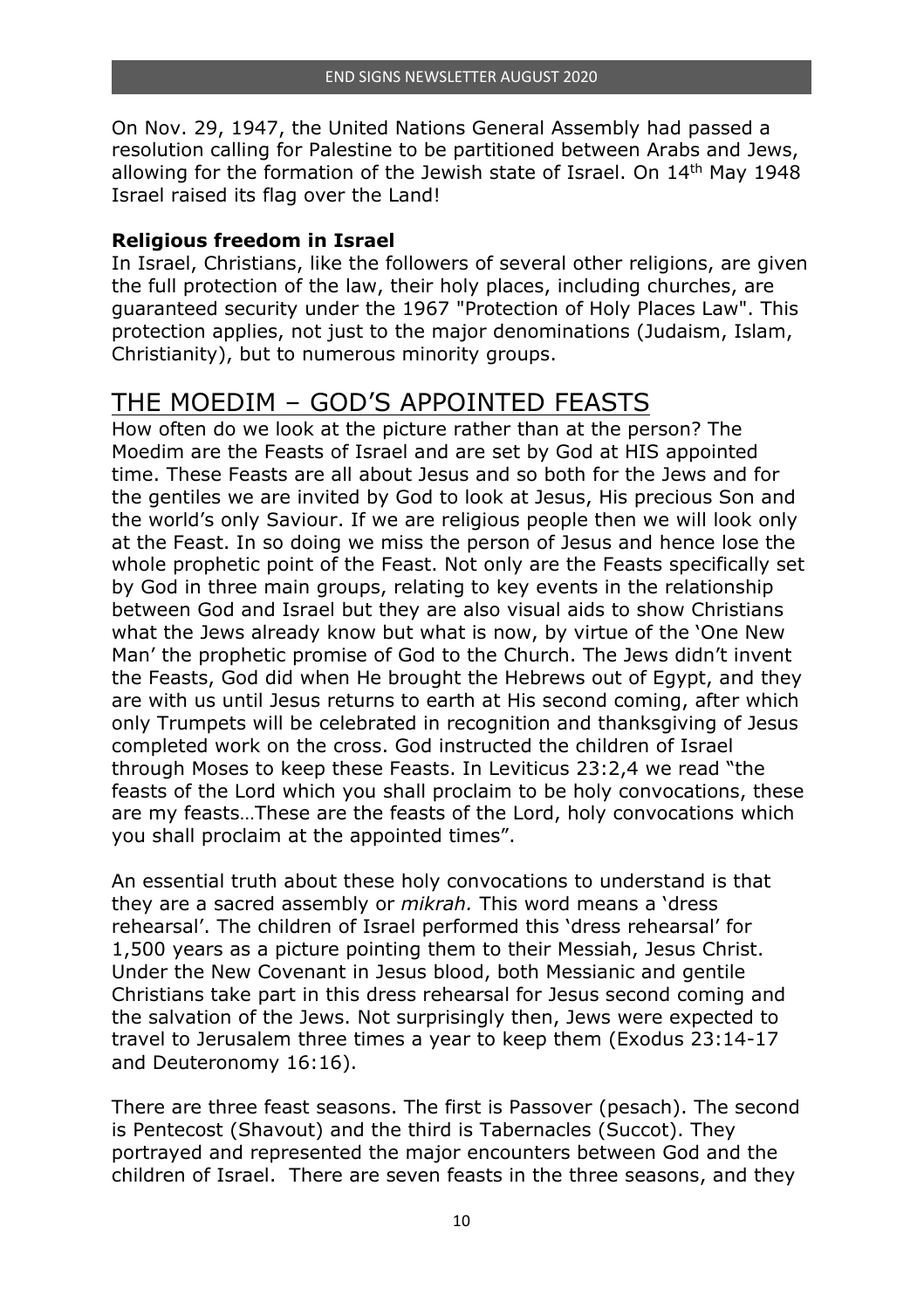represent seven steps in the believer's walk with God. The seven feasts these are: Passover, Unleavened bread and firstfruits: Spring

 Pentecost: Early summer Tabernacles, trumpets and Atonement (Yom Kippur): Autumn

This year 2020 has already seen the first four feasts celebrated leaving the three autumn feasts yet to be celebrated. The first, the Feast of Trumpets, is to begin on  $1^{st}$  Day of  $7^{th}$  month (Tishrei) i.e.  $19^{th}$ September. The second feast, that of Yom Kippur or Atonement, is set for 28<sup>th</sup> September being 10 days after the eve of Trumpets. The third feast in this trio is that of Tabernacles and this takes place on 15th day of Tishrei – Saturday 3rd October 2020.

#### **Trumpets**



This Photo by Unknown Author is licensed under CC BY-SA

The importance of this feast is that a fire offering is to be made to the Lord (Leviticus 23:24-25) as a shadow of the perfect sacrifice of Jesus made on the cross for all people and all time. The feast takes place after three months of no feasts during the summer months. The significance for us is that of the redemption of the Bride of Christ when he returns for her (1Corinthians 15:52; 1 Thessalonians 4:16) and after the harvest has been gathered

in i.e. at the Rapture when the trumpet sounds and the dead in the Lord together with the living believers will be caught up with Him in the air and in an instant receive their resurrection bodies.

This feast will take place this year after 'lockdown' when the Church meeting places have been closed to worship, holy communion, fellowship and ministry. Legally churches could re-open from 4<sup>th</sup> July, but most have decided to delay having church services and, even then, without worship, shared communion and ministry! Never before have the church buildings been closed by the Government, not during the 1918 flu epidemic, the Great War, the Second World war. Israel is suffering too. The country of over nine million population and only 442 deaths (2% on closed cases and 1% on active cases – source Worldometer:

https://www.worldometers.info/coronavirus/country/israel/) and where recovery rates are 98%. Nevertheless, Israel is now suffering lawlessness and rioting over Covid19 despite having the best record of any nation except Vietnam.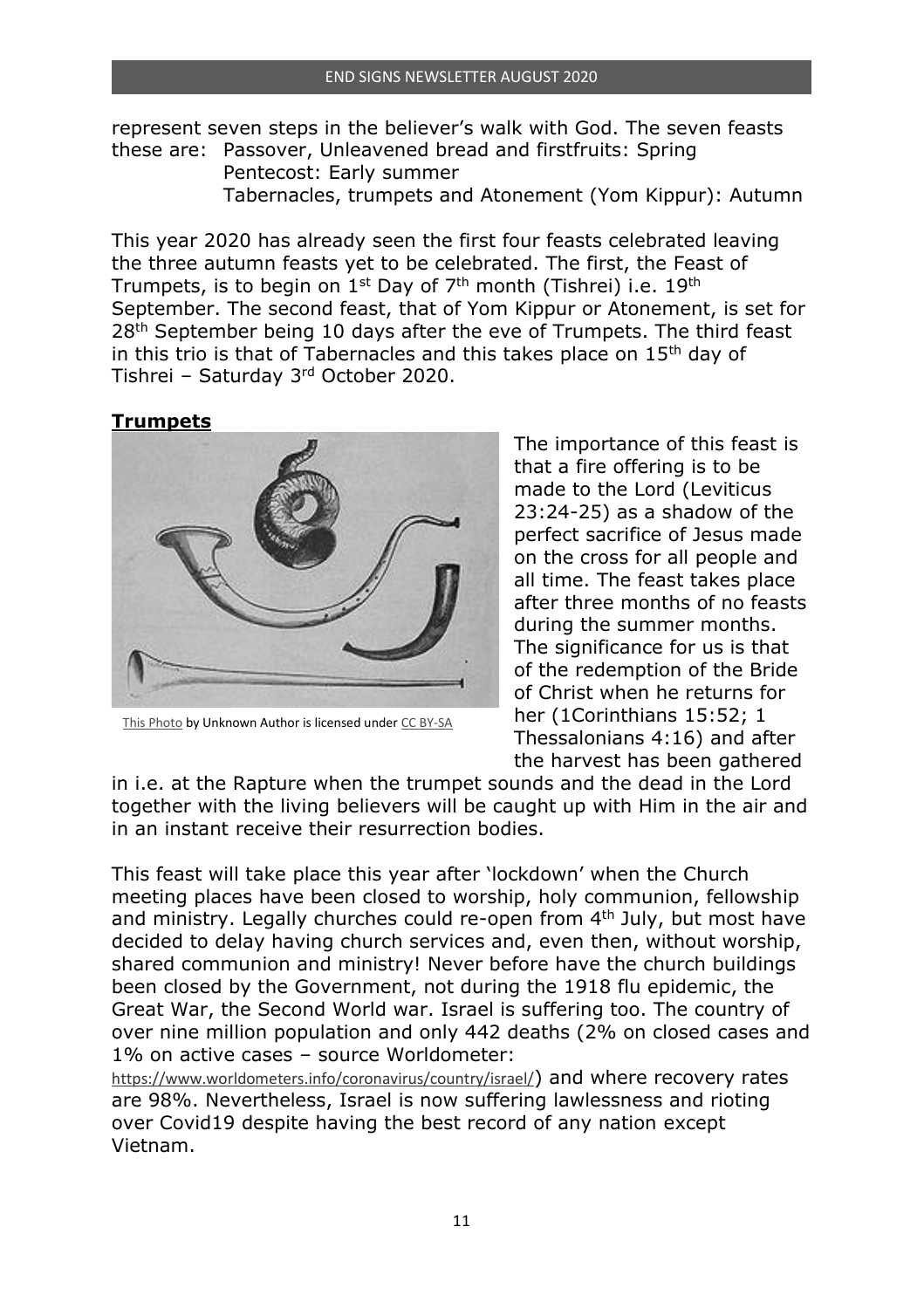#### **The Day of Atonement (Yom Kippur)**



This feast is also marked by a trumpet call, this time it is a Jubilee trumpet. It is a powerful and symbolic feast of the 50th year of Jubilee (Leviticus 25) and marks the moment when properties were restored to their original owners and slaves were freed from their masters. Israelites will be set free from poverty and hardship, oppression and

injustice. The Jubilee system is in sharp contrast to the world system of wealth accumulation. It also recognises that the Land of Israel belongs permanently to the Lord and is allotted to the people for their inheritance and them for His (Exodus 15:17-18). This feast obviously points to the Second Coming of the Lord to save and restore His people Israel.

God's prophetic time calendar points to this being seven years after the Rapture and at the end of the Tribulation period, in fulfilment of Daniel's 'sevens' (Daniel 9)



This Photo by Unknown Author is licensed under CC BY-SA

#### **Tabernacles**

This feast has such wonderful links with Palm Sunday (Leviticus 23:40 tells the Jewish men to wave Palm branches before the Lord). Rejoicing with Palm branches, willow and myrtle is symbolic of welcoming the coming King. The saints in heaven will wave palm branches before the Lord (Revelation 7:9-10). It reminds us today of His coming to establish His millennium kingdom when He will rule and reign victoriously.

If you want to know much more of the background and history of these feasts read Dr Richard Booker's book "Celebrating Jesus in the Biblical

Feasts" and Rosemary Bamber's excellent devotional "In Time with God". If you want to know more about the Tribulation period, the Second Coming and the Final Judgement then see "God's Glorious Promise" written by myself and Roger French.

# WAR ON THE SAINTS

We live in very challenging and evil times. This is the basic fact. As we have battled the coronavirus pandemic - which so far has seen going on 46,000 deaths in the UK and 620,000 worldwide - almost unbelievably and often without any publicity, we have seen a renewed push to decriminalise abortion, putting it on a par with contraception by making it available to all women on demand; the consolidation of emergency measures allowing self-administered home abortion; the passing into law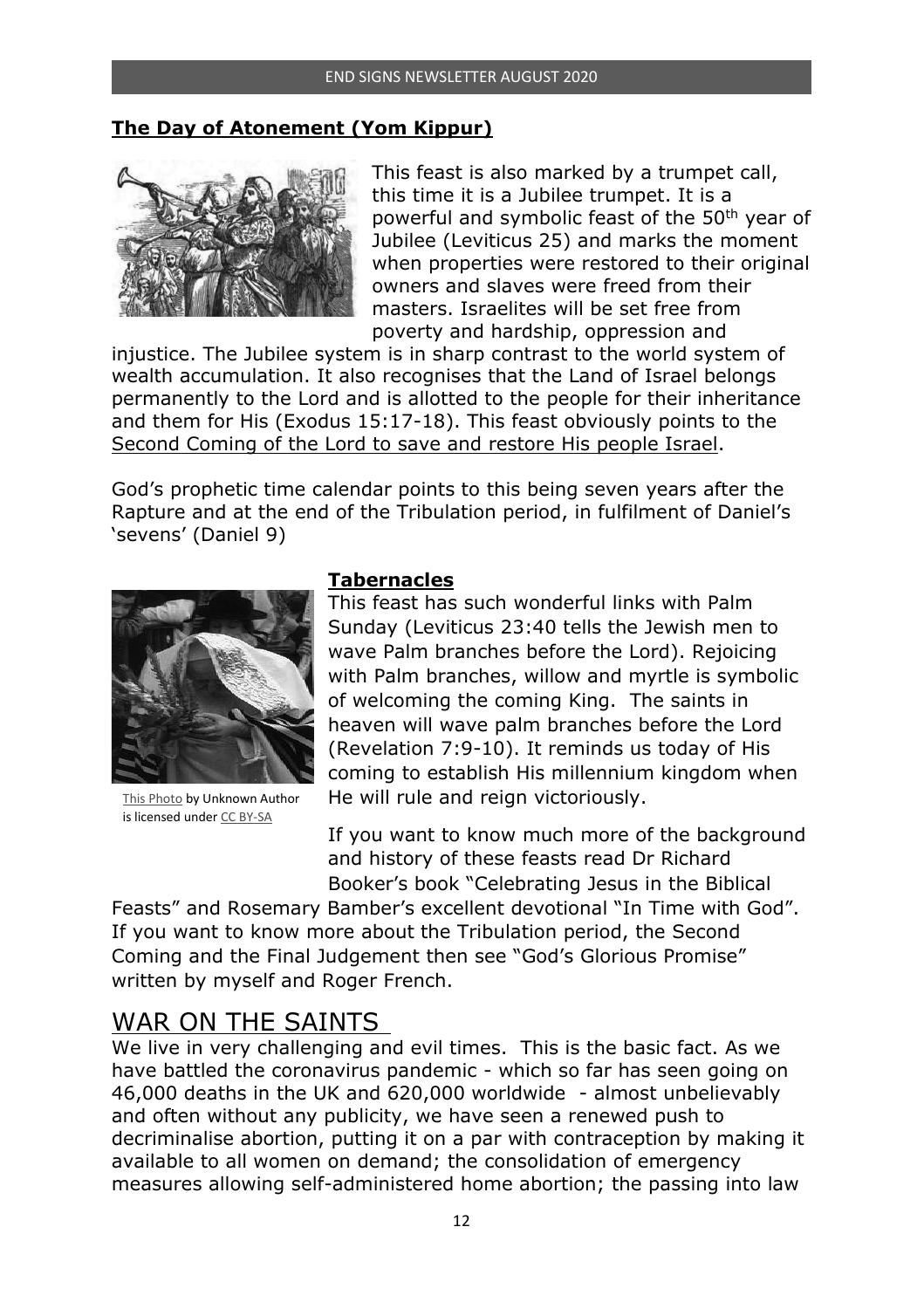of no-fault, virtually 'on request', divorce; and expressed 100% commitment by the government to ensure all children, from age 3, learn about same sex relationships and gender diversity, and that 'heteronormativity' is just one option among many, all of which are equally good. (See VfJUK web site for more details)

Perhaps even more startlingly, the Church of all denominations seems not just to go along with, but actively endorse, these demonic policies, which can only serve to tighten the stranglehold of chaos so that we become, as a nation, complicit in our own destruction. And this at base is what this is all about – the destruction not just of society, but the obliteration of Christianity … and ultimately, the killing of the human race.

**We are witness to a declaration of war by the devil on God.** It is a war the devil cannot win; even when he remains unfettered during the Tribulation period.

It is entirely wrong to describe acceptance of these policies as 'tolerance', nor is it Christian compassion. Rather, it is taking the knee to Satan – acknowledging his malign rule and rejecting God. It is the same battle that began in the garden of Eden when satan whispered seductively to Eve, 'You are gods… you can have it all.' And now, as then, to succumb and approve such policies is to become enslaved to sin.

It was for freedom that Christ has set us free! The innocent Christ died on the cross and in that decisive battle, Jesus once and for all broke the hold of Satan over us. He restored men and women to a relationship with God for which we had been created. But it is an offer we must accept; and, while we await the Lord's return in glory, the devil still prowls the earth, and men and women remain vulnerable. Christ's gift of Salvation is precisely that – a gift that we can choose whether to accept, because, unlike the devil, God never compels us. Rather, we are to choose actively to follow God, as opposed to simply acquiescing to follow where the devil leads; The tragedy today is that so many have chosen the way of death – and the Church remains silent.

#### **The tragedy of Tradition over Biblical Church**

The 'Lockdown' imposed upon Christian Church meetings by the Government due to Covid 19, has, it seems to me, given us time and the inclination to have a good long look at why we 'do' church the way we do in our separate denominations and house churches. The emerging popularity of digital platforms like Zoom to host 'church' has also shown the weakness of our worship, prayer, and body ministry. As the Churches re-open this month, the restrictions on singing, communion, fellowship and ministry will also serve to show how out of touch with Spirit-filled and led worship we are and even, how absent God appears during these meetings!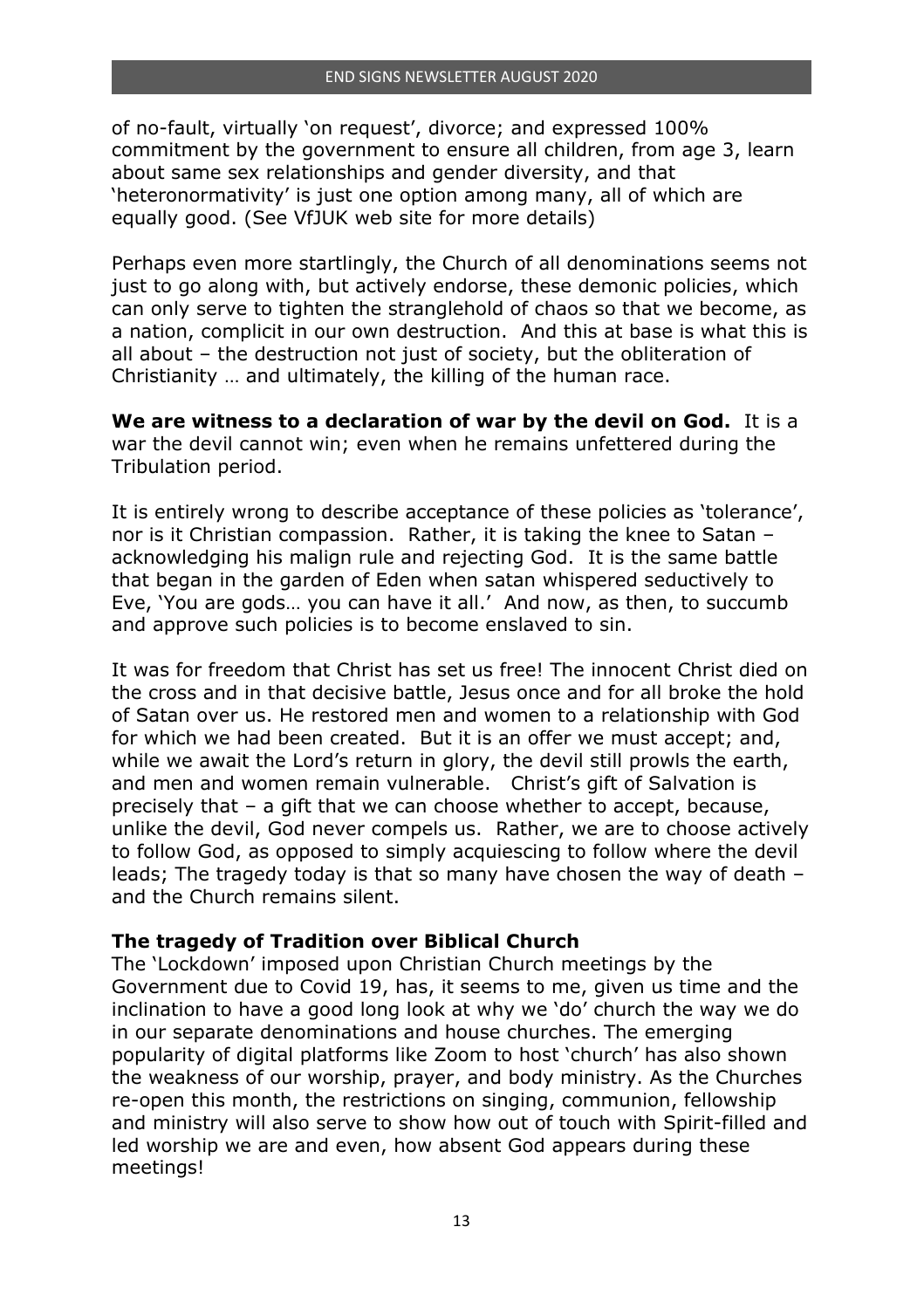It seems to me to be a crucial time for the Church to find out about its 'Head' and Saviour and to know Him and His Word and to become truly born-again by the Holy Spirit. It is only by being 'sealed in the Spirit' that we shall enter heaven (Ephesians 1:14). It is now or never to become sanctified, consecrated and set apart for the glory of God and the privilege of knowing Him.

David Hathaway, a brave and faithful servant of God for over 70 years, has found the 'Lockdown' to be a time of hearing the call of God for the Church in the UK and intends to respond to it by calling the whole church to pray and to bring the Government's attention to the spiritual attack on the Church. (pastoral letter July 2020) I hope that the Church will support Him in his non-denominational vision.

#### **Biblical or not?**

I do hope that the following extracts taken from Paul Luckhursts' review



of 'Biblical Church' by Beresford Job (Bethany Publishing, 2007) will help us to hear what the Lord is saying to us about our Church today and understand how insidious is the power of tradition. Paul writes….."This excellent book challenges the traditional way that Christians do 'church' and explains what should be in place instead. The author aims to show that the churchgoing practices Christians generally observe are based upon teachings that have little or nothing to do with the Bible. Rather, they originated with men who led the Church after the Apostles were dead and the writings of the New Testament had been completed. Though now over ten years old, this

remains another useful resource for Christians who are currently 'out of church' – or who are seeking to rethink their current approach to church.

The book is in three parts. The first, called *Traditions,* starts by reviewing the Jewish 'traditions of the elders', which Jesus opposed. The author draws heavily on the teaching of others in these early chapters and the material may be familiar to many, but it forms a necessary background to his argument: that we have made the same mistakes, by building our own church traditions.

In Chapter 8, he considers common objections to his argument: God still seems to bless such churches. The Holy Spirit is still at work. So why cause trouble and upset people? Here the author offers an honest assessment of these questions but remains adamant that the status quo means we are missing out on God's best!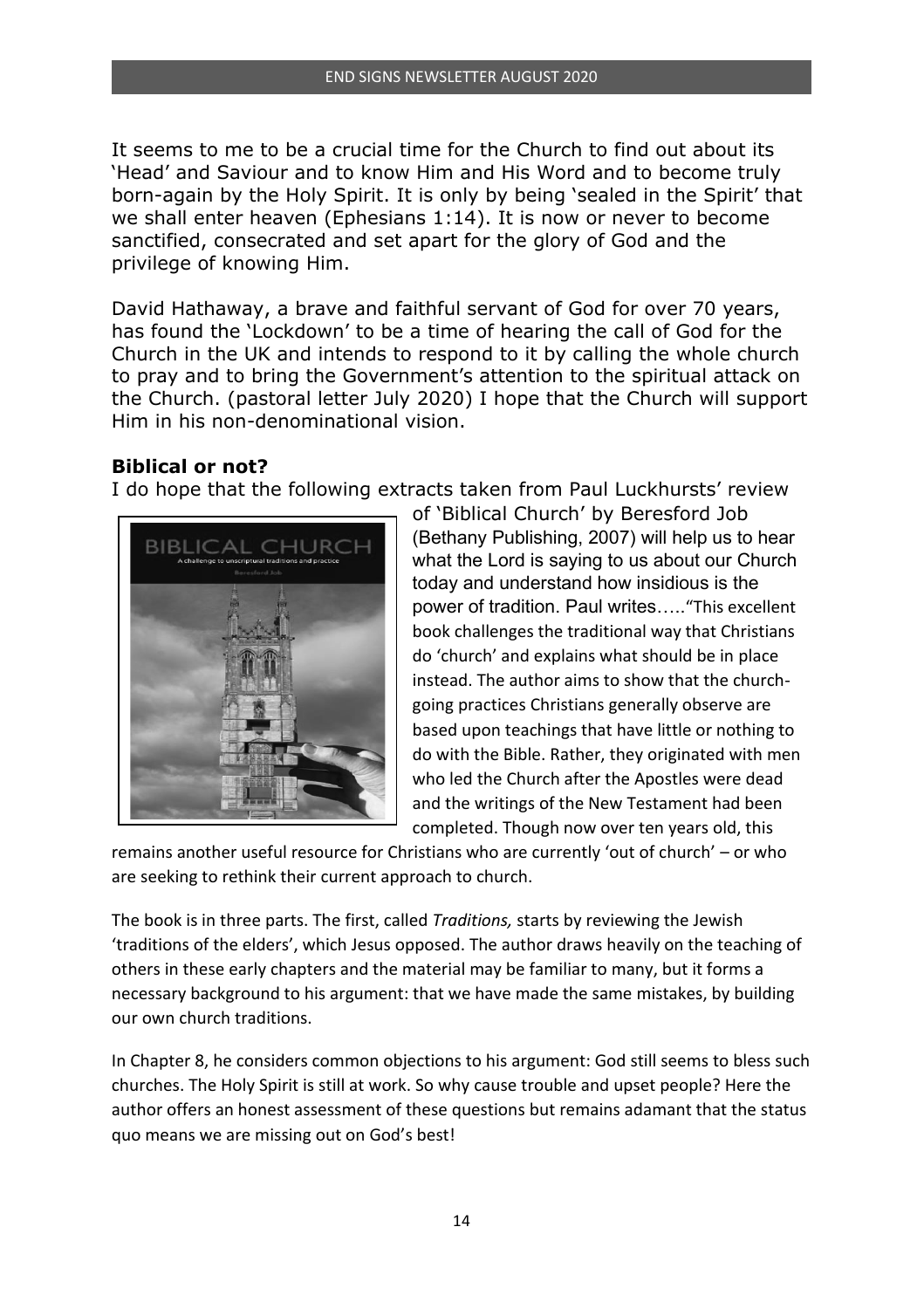Part Two, entitled Biblical Church, is more positive in outlook and considers in detail what biblical church should look like. The author repeatedly stresses that he is not drawing a contrast between true and false churches, but between biblical and unbiblical practices.

He highlights four key areas that, for him, make up the minimum for a biblical church:

• Leadership should reflect that in Acts, with elders as overseers, not a ruling hierarchy;

• Home meetings are best for developing fellowship and deep relationships: Worship should be led by the Spirit and reflect the unity of the Body of Christ, and

- The Lord's Supper should be celebrated with a proper meal, not just a quick snack of tokens.
- Like Steve Maltz's work on Hebraic church, Job emphasises function over form. Get the *function* right and the correct *form* of church practice will emerge.

Job acknowledges that biblical churches are not guaranteed to be problem-free. They can still be unloving or undisciplined. But if they have the right 'shape' then there is greater opportunity for the Lord to change people.

Part Three brings something new and special to the growing debate on 'out of church' Christianity: If you *do* want to change, how do you go about it?

Job is down-to-earth and practical, not romantic: he explains that for Christians wanting to pursue radical transformation in their church practice, it is important to take it slowly and learn to walk before you can run, learning to listen to others and growing in patience.

*"Teach me to do your will, for you are my God; may your good Spirit lead me on level ground."*(Psalm 143:10)

**Today, the battle for truth has never been sharper, nor has there been a greater need for Bible-believing Christians to stand together and to exercise godly discernment.** It is not only the

political decisions of our Government to redefine 'Equality' to mean the exclusion of the Judeo-Christian faith from our national life but the weakness of the Churches to resist the immoral and unethical changes in our laws and to be silent about those clear sinful choices that are now regarded as 'unsinful' by virtue of EU?UK laws over the past twenty years.

### CORONAVIRUS UPDATE

Postscript to Track & Trace The Mail Online on 21<sup>st</sup> July The NHS track-and the news that the Government's T&T App could be illegal. On the same day in the Telegraph,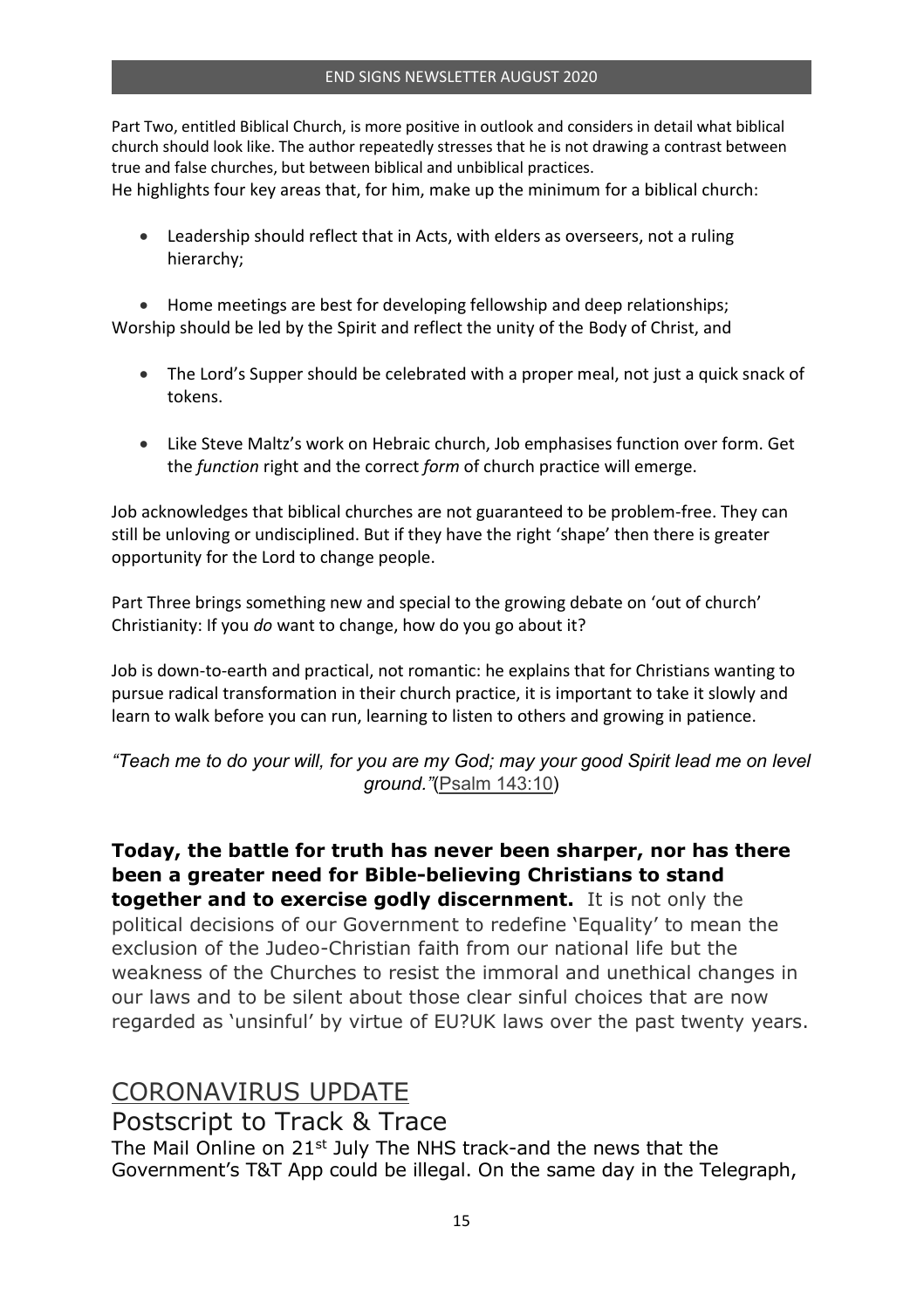was this small article hidden away at the bottom of page 7.- "trace app considered vital to getting the UK out of coronavirus lockdown could be illegal and may not work abroad, experts warned today.

The software will be tested on the Isle of Wight from this morning onwards - but there are growing concerns about its privacy settings and why the Government shunned a Google-Apple alternative adopted by other countries.

Health Secretary Matt Hancock has decided the first public tests on their contact tracing software would begin on the self-contained island of 140,000 people, with NHS and council staff the first to be given access - and has insisted they would enjoy 'high privacy'.

Postscript to Origins of Coronavirus and scientific claim of human involvement

**Vaccines and Treatments for COVID-19** taken from HEALTHLINE NEWS Written by Shawn Radcliffe — **Fact checked** by Jennifer Chesak — Updated on July 10, 2020

With confirmed COVID-19 cases worldwide surpassing 16.7 million and deaths at 650,000 (Worldometer 28/7/20) with further increases expected, scientists are pushing forward with efforts to develop vaccines and treatments to slow the pandemic and lessen the disease's damage. Some of the earliest treatments will likely be drugs that are already approved for other conditions or have been tested on other viruses. "People are looking into whether existing antivirals might work or whether new drugs could be developed to try to tackle the virus," said Dr. Bruce Y. Lee, a professor at the CUNY Graduate School of Public Health & Health Policy.



#### **Searching for effective treatments**

Drug development is sometimes described as a pipeline, with compounds moving from early laboratory development to laboratory and animal testing to clinical trials in people.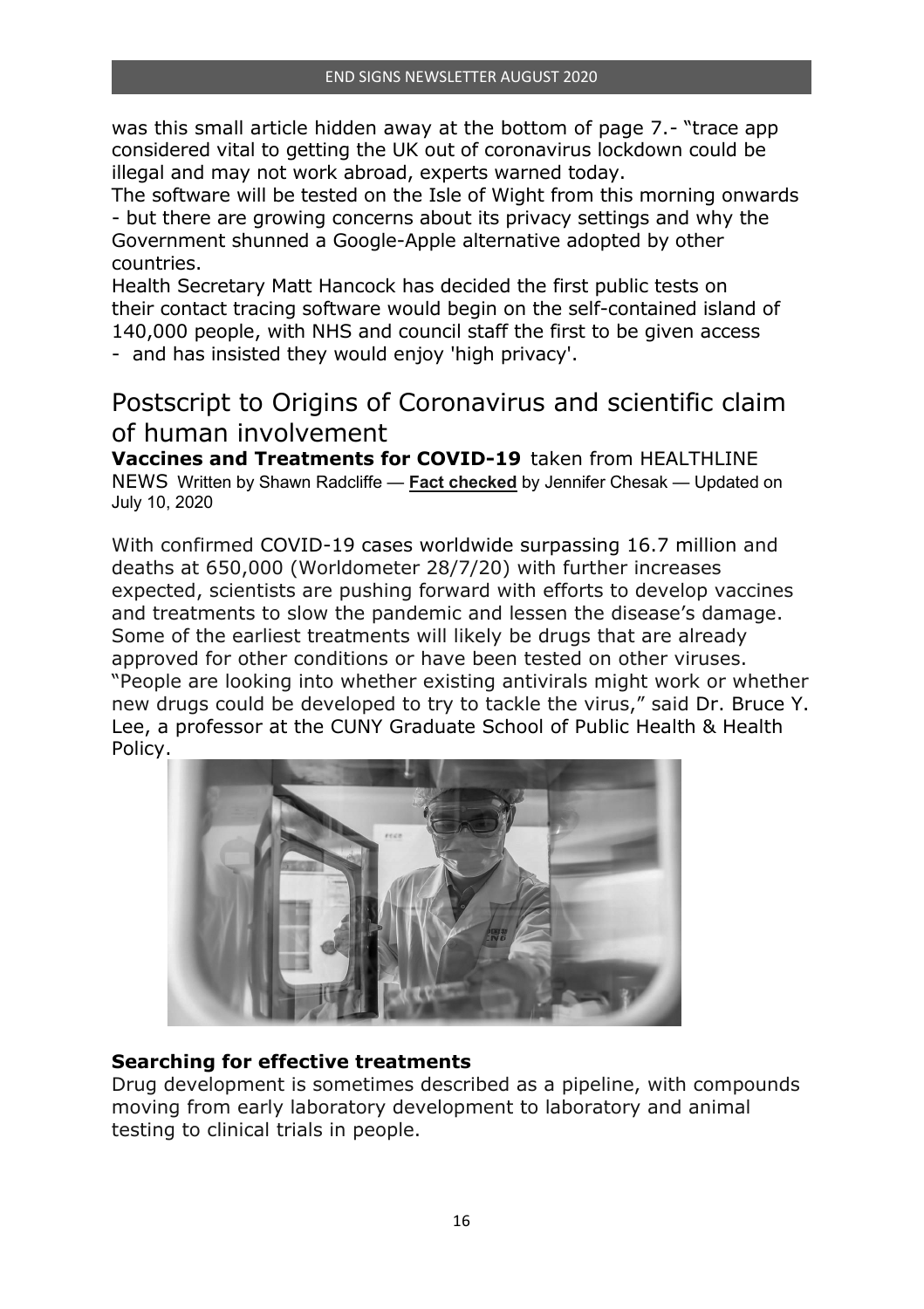It can take a decade or more for a new compound to go from initial discovery to the marketplace. Many compounds never even make it that far.

That's why many medications being eyed as potential treatments for COVID-19 are drugs that already exist.

In a review in the British Journal of Pharmacology, scientists from the United Kingdom called for wider screening of existing drugs to see if they might work against the new coronavirus.

They identified three stages of infection at which the virus could be targeted: (i) keeping the virus from entering our cells,

- (ii) preventing it from replicating inside the cells, and
- (iii) minimizing the damage that the virus does to the organs.

Many of the drugs being developed or tested for COVID-19 are **antivirals.** These would target the virus in people who already have an infection.

Lee says antivirals work better if you administer them sooner, "before the virus has a chance to multiply significantly." And also before the virus has caused significant damage to the body, such as to the lungs or other tissues.

Dr. Robert Amler, dean of the School of Health Sciences and Practice at New York Medical College and a former chief medical officer at the Centres for Disease Control and Prevention (CDC) Agency for Toxic Substances and Disease Registry (ATSDR), says both antivirals and vaccines will be valuable tools in combating COVID-19.

However, he told Healthline that "antivirals are likely to be developed and approved before a vaccine, which typically takes longer."

# **Antivirals**

### **Remdesivir**

Developed a decade ago, this drug failed in clinical trials against Ebola in 2014. But it was found to be generally safe in people. Research with MERS, a disease caused by a different coronavirus, showed that the drug blocked the virus from replicating.

The drug is being tested in many COVID-19 clinical trials around the world. This includes studies in which remdesivir is being administered alongside other drugs, such as the anti-inflammatory drug baricitinib. The drug is also being tested in children with moderate to severe COVID-19.

In late April, the drug's manufacturer, Gilead Sciences, announced one of its trials had been "terminated" due to low enrollment. Gilead officials said the results of that trial had been "inconclusive" when it was ended. In early June, federal officials announced their supply of remdesivir will run out by the end of June. Gilead is ramping up production, but it's unclear how much of the drug will be available this summer.

In mid-July, Gilead officials announced results from an ongoing phase III trial of remdesivir. They said the drug was "associated with an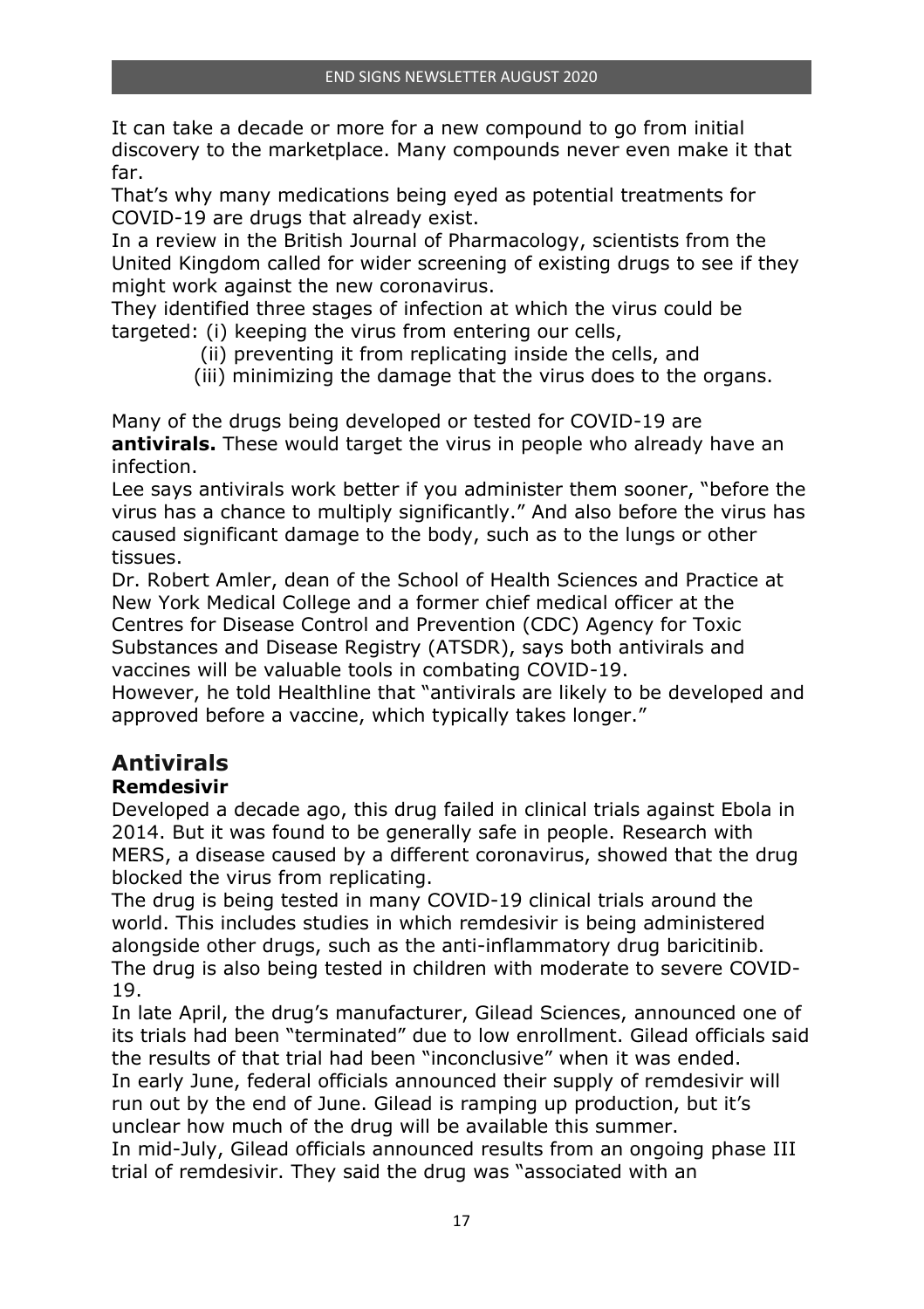improvement in clinical recovery and a 62 percent reduction in the risk of mortality compared with standard of care." They called it an "important finding that requires confirmation in prospective clinical trials."

**(Israeli Cyber Experts Expose Iranians Behind Plot to Hack Corona Drug Maker A report from United with Israel on 18th July revealed that Hackers linked to Iran targeted the U.S. pharmaceutical company Gilead Sciences recently trying to gain access to the company working on cures for the COVID-19 virus.)** 

#### **Arbidol**

This antiviral was tested along with the drug lopinavir/ritonavir as a treatment for COVID-19. Researchers reported in mid-April that the two drugs didn't improve the clinical outcomes for people hospitalized with mild to moderate cases of COVID-19.

#### **EIDD-2801**

This drug was created by scientists at a non-profit biotech company owned by Emory University. Research in mice has shown that it can reduce replication of multiple coronaviruses, including SARS-CoV-2. Pharmaceutical company Merck and Ridgeback Biotherapeutics LP signed an agreement in May to develop this drug. It's already being tested in a clinical trial in the United Kingdom.

Unlike remdesivir, EIDD-2801 can be taken orally, which would make it available to a larger number of people.

#### **Favipiravir**

This drug is approved in some countries outside the United States to treat influenza. Some reports from China suggest it may work as a treatment for COVID-19. These results, though, haven't been published yet. Japan, where the medication is made, is sending the drug to 43 countries for clinical trial testing in people with mild or moderate COVID-19. Canadian researchers are testing to see whether the drug can help fight outbreaks in long-term care homes.

#### **Kaletra**

This is a combination of two drugs  $-$  lopinavir and ritonavir  $-$  that work against HIV. Clinical trials are being done to see whether it also works against SARS-CoV-2.

In a study, published May 7 in the New England Journal of Medicine, found that the drug combination wasn't effective for people with severe COVID-19. But another study found that people who were given lopinavir/ritonavir along with two other drugs — ribavirin and interferon beta-1b — took less time to clear the virus from their body. This study was published May 8 in The Lancet.

#### **Merimepodib (VX-497)**

This drug developed by ViralClear Pharmaceuticals Inc. has been shown previously to have antiviral and immune-suppressing effects. It was tested against hepatitis C but had only modest effects.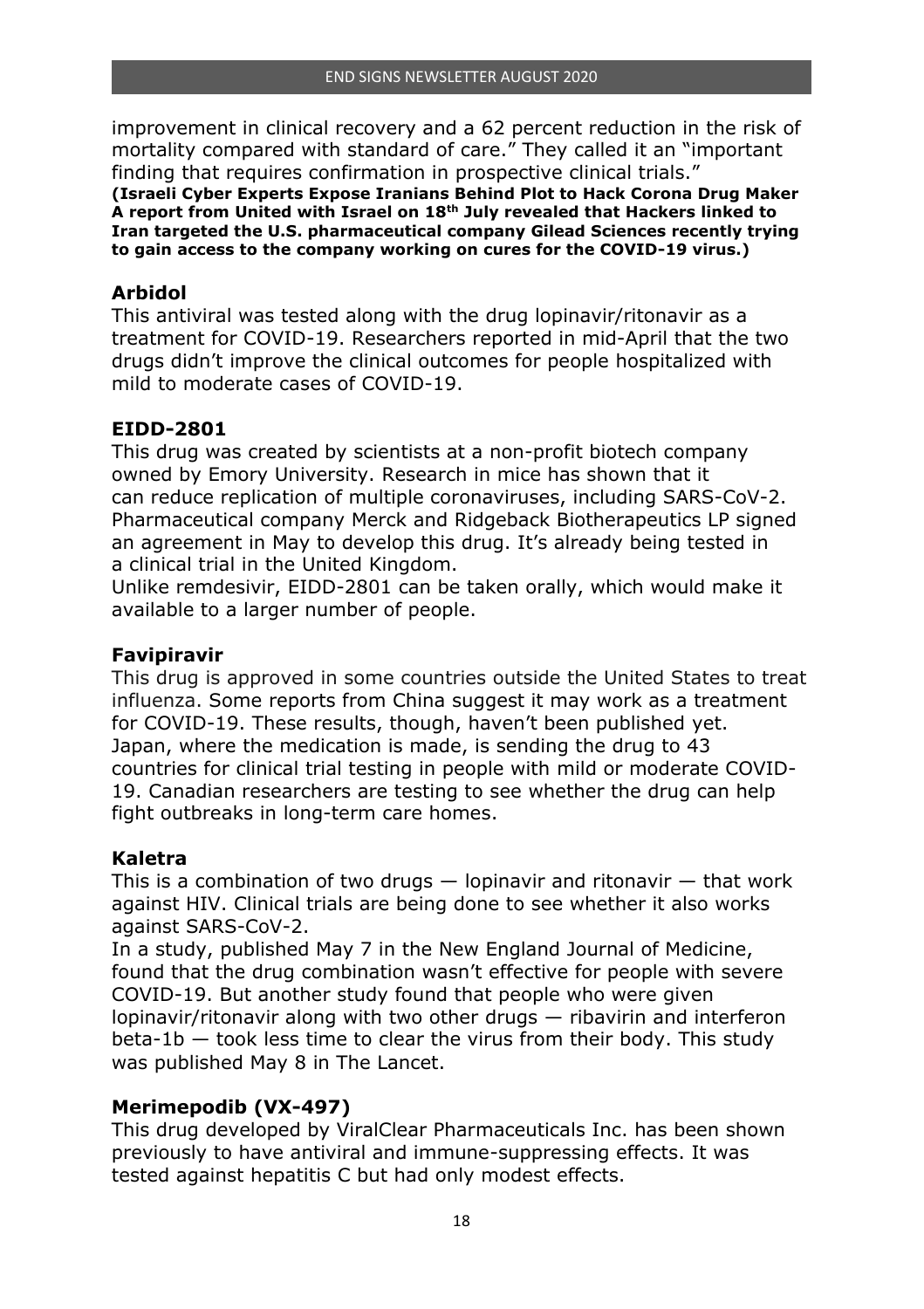The company is running a phase II trial of this drug. People with advanced COVID-19 will be randomized to receive either merimepodib with Remdesivir, or Remdesivir plus a placebo.

The company hopes to have results by late summer of this year.

### **Other treatments**

Scientists are also looking at other ways to target the virus or treat the complications of COVID-19. Among them is ibuprofen.

#### **Monoclonal antibodies**

These drugs trigger the immune system to attack the virus. Like antibodies made by the body's immune system, these laboratory-made molecules target a specific invader, such as SARS-CoV-2. The small biotech company Sorrento Therapeutics announced it has an antibody drug that has been effective in early testing in blocking SARS-CoV-2. The company say the drug could potentially be used to treat people with COVID-19 as well as help prevent infection.

#### **Hydroxychloroquine and chloroquine**

These drugs received emergency use authorization from the FDA at the end of March. On June 15, the FDA revoked that authorization, citing studies that indicated hydroxychloroquine didn't significantly help people with COVID-19 and may have caused serious health risks.

At the time of the FDA authorization in March, manufacturer Novartis donated about 30 million doses of hydroxychloroquine and 1 million doses of chloroquine to the nation's existing Strategic National Stockpile. The United States is now left with 63 million doses of hydroxychloroquine and 2 million doses of chloroquine in its emergency stockpile.

In late June, British officials announced they would restart a global clinical trial on hydroxychloroquine and chloroquine.

# **Vaccines**

A vaccine is designed to protect people before they're exposed to a virus — in this case, the new coronavirus SARS-CoV-2.

A vaccine basically trains the immune system to recognize and attack the virus when it encounters it.

Vaccines protect both the person who's vaccinated and the community. Viruses can't infect people who are vaccinated, which means vaccinated people can't pass the virus to others. This is known as herd immunity. Many groups are working on potential COVID-19 vaccines, with several backed by the non-profit Coalition for Epidemic Preparedness Innovations (CEPI).

There are more than 100 projects around the world centred on the development of a COVID-19 vaccine. As of May 11, eight candidate vaccines were being tested in clinical trials in people.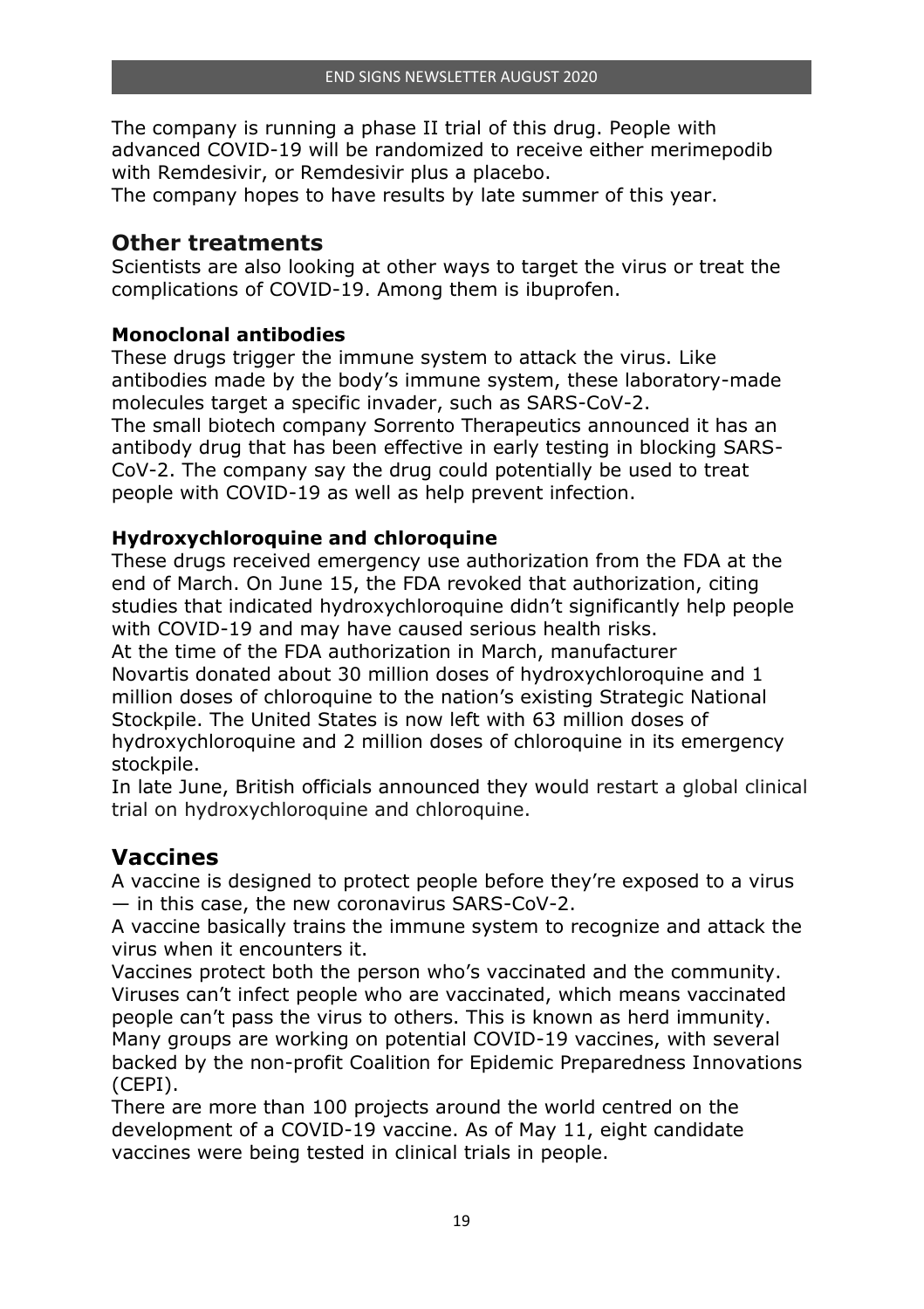An official at the National Institutes of Health said in mid-May that largescale testing could begin in July, with a vaccine potentially available by January.

Other experts say the more likely timeline is summer or fall 2021. Here's a look at some of the projects:

Moderna. In March, the company began testing its messenger RNA (mRNA) vaccine in a phase I clinical trial in Seattle, Washington. In mid-May, the company announced the vaccine had produced antibodies in all 45 trial participants in this initial clinical phase. The company expects to begin a phase III clinical trial in July. The FDA also agreed to fasttrack regulatory review of this vaccine if it succeeds in a phase III clinical trial. United with Israel have announced in their online news on 28<sup>th</sup> July 2020 that former Israel Defence Forces medic, Tal Zaks, who is now the chief medical officer of Moderna expects to produce billions of vaccines next year. Moderna's vaccine relies on a technology using "messenger RNA," which Zaks described as "the software of life." *The New York Times* reported June 3 that Moderna would be one of five companies chosen as part of the Trump administration's "warp speed" project to test and deploy a vaccine that would protect against the novel coronavirus. In mid-May, the company announced positive results of an eight-person human trial.

Inovio. When COVID-19 appeared in December, the company had already been working on a DNA vaccine for MERS. This allowed the company to quickly develop a potential COVID-19 vaccine. Company officials announced at the end of April that it had enrolled 40 healthy volunteers in its phase I clinical trial. It's preparing to start a phase II/III clinical trial this summer.

University of Oxford in England**.** A clinical trial with more than 500 participants began in late April. Oxford officials said the potential vaccine has an 80 percent chance for success and could be available as early as September. The university has partnered with pharmaceutical company AstraZeneca. The company reported in mid-May the vaccine was effective against COVID-19 and The company expects to begin a late-stage clinical trial by the middle of this year. Officials said in mid-May that if the clinical trial is successful, they could deliver 30 million doses by September.

University of Queensland in Australia**.** Researchers are developing a vaccine by growing viral proteins in cell cultures. They began preclinical testing stages in early April. The phase I trial in people will begin in early July.

Pharmaceutical companies**.** Johnson & Johnson and Sanofi are both working on a vaccine of their own. Johnson & Johnson announced it will begin early stage human clinical trials in July. Pfizer has also teamed up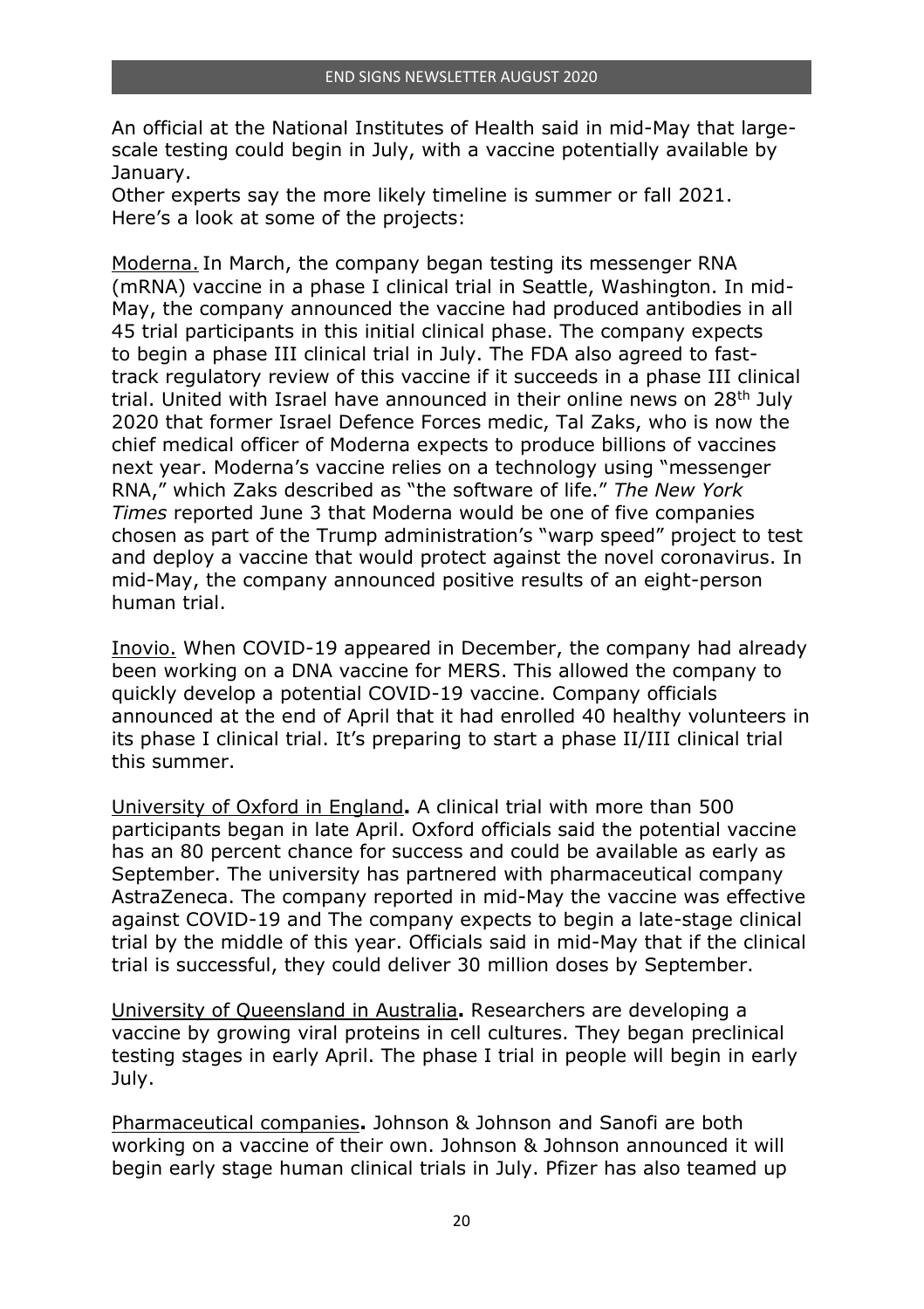with German biotech company BioNTech to develop a vaccine. Advances in genetic sequencing and other technological developments have sped up some of the earlier laboratory work for vaccine development.

### **Clinical trial stages**

**Phase I.** The drug is given to a small number of healthy people and people with a disease to look for side effects and figure out the best dose.

Phase II. The drug is given to several hundred people who have the disease, looking to see whether it works and if there are any side effects that weren't caught during the initial testing.

**Phase III.** In this large-scale trial, the drug is given to several hundred or even up to 3,000 people. A similar group of people take a placebo, or inactive compound. The trial is usually randomized and can take 1 to 4 years. This stage provides the best evidence of how the drug works and the most common side effects.

**Phase IV.** Drugs that are approved for use undergo continued monitoring to make sure there are no other side effects, especially serious or long-term ones.

# More virologists and microbiologists speak out about the 'man-made' virus.

Many more eminent scientists and research fellows have started to speak out on Social Media platforms, YouTube and in scientific papers about the origins of the Virus and the human construction of the Covid19 virus.

Professor Yuen Kwok-yung a leading microbiologist told Chinese Authorities on  $12<sup>th</sup>$  January that he suspected human to human transmission of Covid 19 but his warnings were not made public until January 19<sup>th</sup>. He had diagnosed a family of seven with Covid 700miles from Wuhan after one or two of the family had been there. The professor suspected that there was a cover-up by the authorities and when he visited the Huanan food market everything had been cleaned down causing him to comment "*the crimes scene is already disturbed*". Professor Yuen's claims were backed up by experts in nearby Taiwan. The BBC Panorama programme and the Telegraph report  $(28<sup>th</sup>$  July) said that the testimonies dovetail with AP story in April that Chinese Officials knew in January that they were facing a pandemic.

Professor Dr Tasuku Honjo, The Japanese professor of physiology or medicine, caused a sensation today in the media by saying that the corona virus is not natural. *"If it is natural, it will not have affected the whole world like that. Because, depending on the nature, the temperature is different in different countries. if it were natural, it would only have affected countries with the same temperature as China. instead, it spreads to a country like Switzerland, the same way it spreads to desert areas. whereas if it were natural, it would have spread in cold places, but would have died in hot places. I have done 40 years of research on animals and viruses. It is not natural. It is manufactured*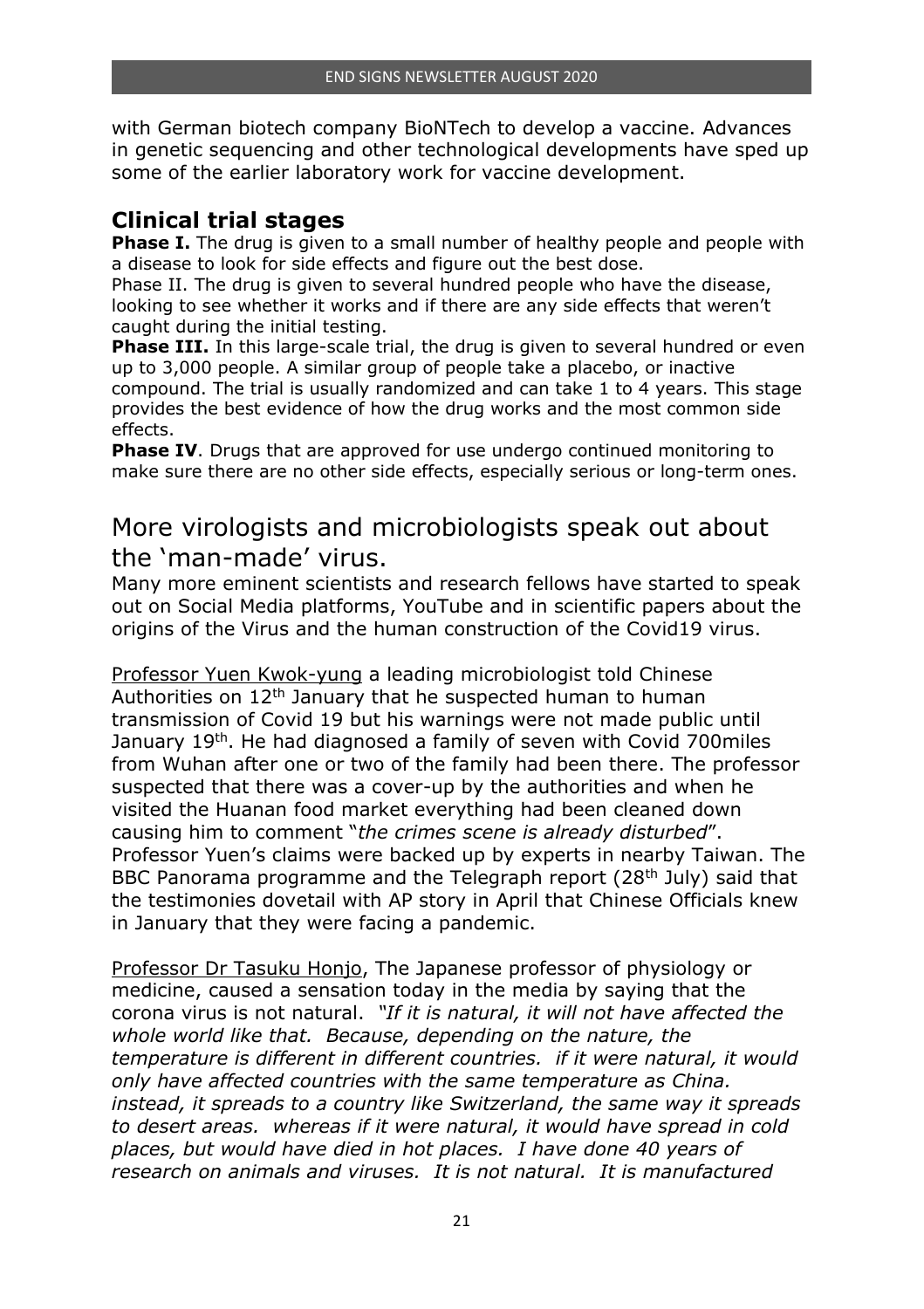*and the virus is completely artificial. I have been working for 4 years in the Wuhan laboratory in China. I know all the staff of this laboratory well. I called them all after the Corona accident, but, all of their phones have been dead for 3 months. It is now understood that all of these laboratory technicians are dead.* 

*Based on all of my knowledge and research to date, I can say this with 100% confidence that Corona is not natural. It did not come from bats. China made it. if what I say today turns out to be false now or even after I die, the government can withdraw my Nobel Prize. but China is lying and this truth will one day be revealed to all."* 

https://en.m.wikipedia.org/wiki/Tasuku\_Honjo

Professor Tasuku Honjo's YouTube video was taken down very quickly and since then he has publicly denied making the above statement. [Ed]

Dr Michael Levitt (Professor of Structural Biology at the Stanford School of Medicine and Nobel Prize Winner in Chemistry) has stated that the WHO exaggerates Covid deaths and that the true deaths are only 50% more than flu deaths. He analysed the death rates on the Diamond Princess Covid epidemic and found that only 1 in 1000 died on the boat. He feels that what analysis of what happened on the Diamond Princess would have given WHO the best method to combat the virus, in particular for older people. He believes that WHO approach afterwards became very important for political reasons.

Dr Alan Preston (Sc.D, Former Professor of Epidemiology & Biostatistics, Texas A&M) Maintains that the fatality rates being used by governments are wrong and overstated because they use prevalence statistics and not actual fatalities.

Sen Scott Jensen MD (Family Physician – Rep Minnesota) raised questions about the death rate figures saying that in USA they are 0.1% and that death certificate had been found to be false. He also raised the concern about contract tracing due to the involuntary nature of it and the subsequent increase in personal surveillance.

Dr Michael Ruizen (American anesthesiologist and internist, and the chief wellness officer at the Cleveland Clinic). He has raised great concerns over the lack of protection for over 70's in nursing homes and clinics.

Dr. Artin Massihi, MD (Emergency Medicine Specialist in Bakersfield, CA) He maintains the Covid19 virus is similar to flu and that lockdown does not make much, if any difference to the spread of the disease. His colleague Dr Daniel Erickson shared the same view in their Covid briefing on youtube. The comparison between the four countries that did not have lockdown and the countries that did is startling. The infections and death rates in the countries that did not have lockdown are significantly lower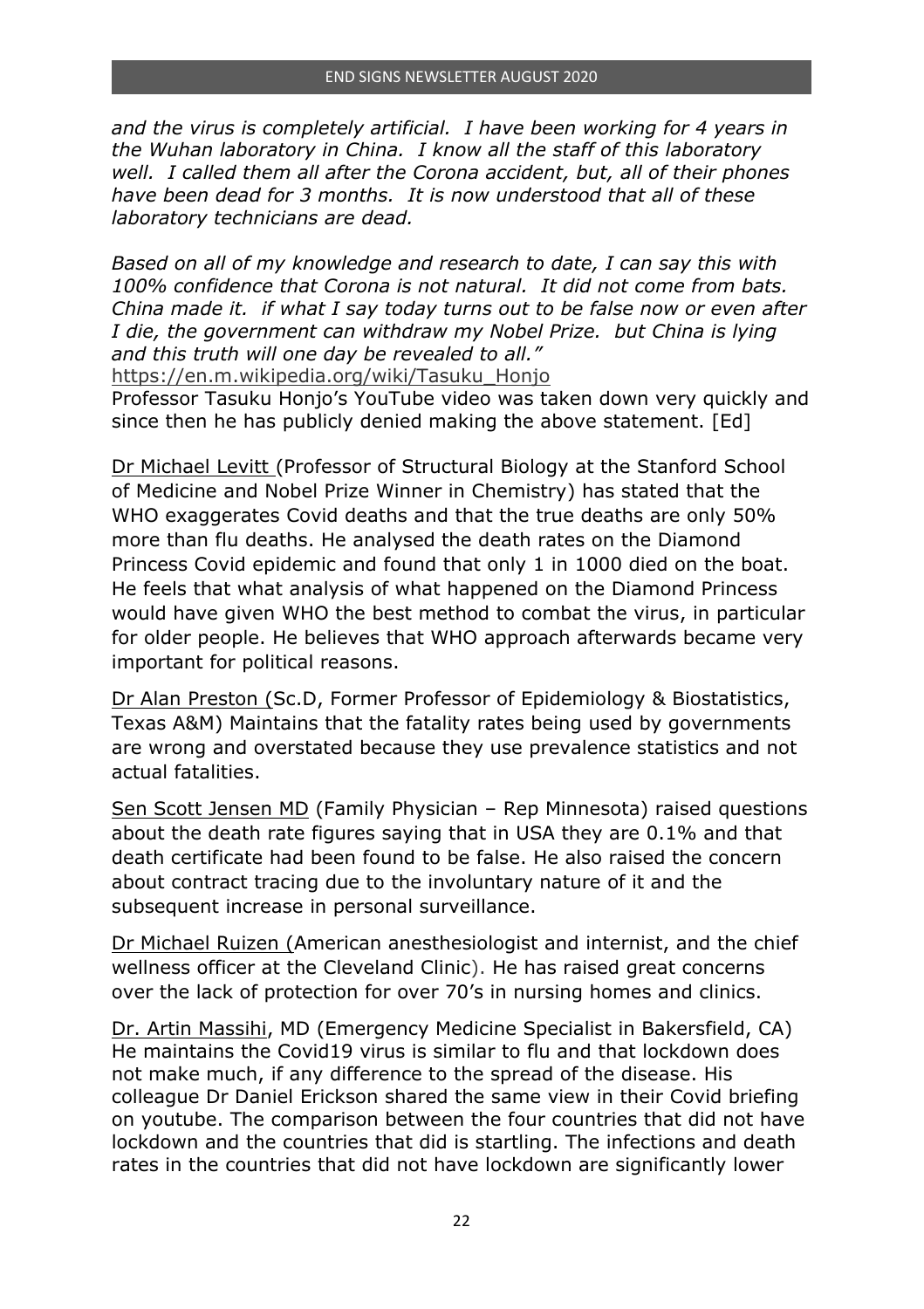than those that did. (See Tony Robbins – The Truth about Mortality Rates) The four countries that did not shut down were Sweden, Thailand, Japan and Belarus

Dr Li Meng Yan PhD Chinese virologist who fled from Hong Kong to USA to escape death from China whom she says covered up the Wuhan Institute development on bioweapon Covid19. She has taken evidence from her research to the USA for checking.

Dr Carrie Madej an experienced medical doctor and researcher published her findings about Covid19 on YouTube and highlighted DNA manipulation and AI links that alter the human DNA. It is best to watch the whole presentation onhttps://www.youtube.com/watch?v=dBvY9x2Nma0. A transcript is available from https://compass.org/carrie-madej/

MI6 – The former boss of MI6 said in July that it would be wrong to class the Wuhan Lab theory as a conspiracy. (Sky News 6<sup>th</sup> July 2020)

# RUSSIAN AND CHINESE CYBER ATTACKS ON UK AND USA SINCE OCTOBER 2019

#### **Bear Definition and Meaning**

(1 Samuel 17:34 ; 2 Samuel 17:8 ) The Syrian **bear**, Ursus syriacus, which is without doubt the animal mentioned in the **Bible**, is still found on the higher mountains ...

**The Russian Bear and the End Times** (taken from an article UCG.org / World News and Prophecy / Out of Hibernation: The Russian Bear

the Russian bear has emerged from hibernation. It is not the defeated Cold War relic of the past. And its political, economic and military resurgence will likely have major prophetic significance in events leading to Jesus Christ's return.

The Bible reveals that at the time of the end, during the Great Tribulation, the world will be dominated by a commercial, political and military union of 10 leaders centred in Europe that combine power with the "beast" for a short period of time (Revelation 17:12-14). This "beast" power will wield such tremendous military might that the whole world will question, "Who is able to make war with him?" (Revelation 13:4).

The prophet Daniel refers to this power as the "king of the North" (Daniel 11:40). He will sweep down with major military force, occupying Jerusalem and much of the Middle East in response to aggressive actions by the king of the South (verses 40-43). This dramatic military move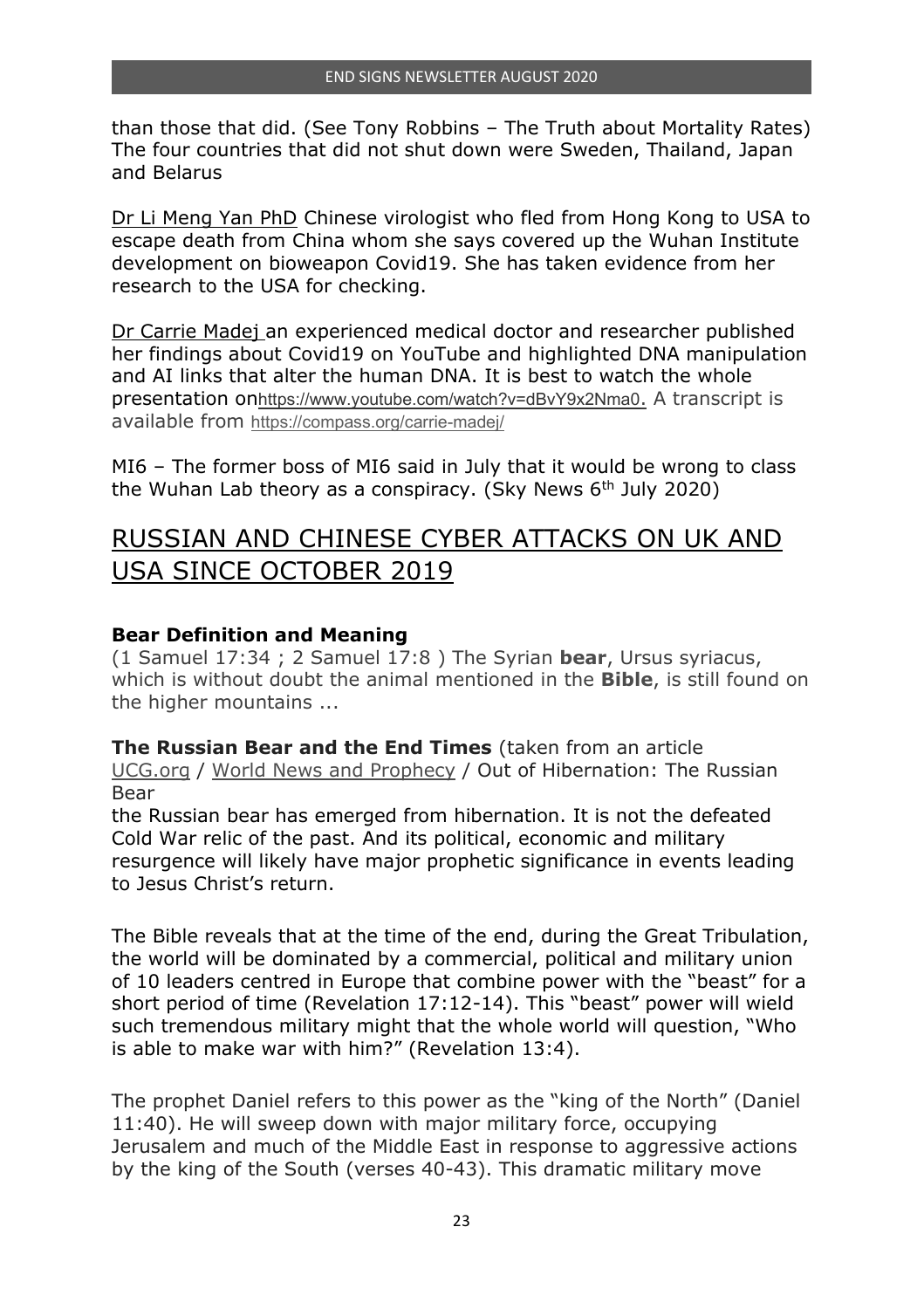rallies a massive counterforce both east and north of Jerusalem. "But news from the east and the north shall trouble him" (verse 44). Some translations render "trouble" as "alarm" or "frighten him" (English Standard Version, Good News Bible and Jewish Publication Society). East of Jerusalem is China, India, and many nations east of the Euphrates River that will likely coalesce into a troubling and alarming eastern military alliance.

Russia lies to the north of Jerusalem. Moscow is due north of Jerusalem. Russia will be involved in the invasion of Israel (WW3) as described in Ezekiel 38 and Revelation 6:3-4. It will then be involved in the Gog/Magog war at the Second Coming (Revelation 20:6-10; Ezekiel 38 & 39 and Jeremiah 31:31-34.

The rise of the Russian bear is destined to have a major impact on these end-time events leading to Christ's return.

#### **Significant Russian Cyber Incidents Since 2006**

The following information is taken from CSIS (Centre for Strategic & International Studies) who record the incidents as they happen. They concentrate on incidents of cyber attacks on Government agencies, defence, and high-tech companies plus economic crimes with losses of more than a million dollars.

**Common Property Common Property** 

 $\mathcal{A} = \left\{ \begin{array}{ll} 0 & \text{if} & \text{if} & \text{if} \\ 0 & \text{if} & \text{if} & \text{if} \\ 0 & \text{if} & \text{if} & \text{if} \end{array} \right. \right.$ 

CSIS ENTER FOR STRATEGIC &

#### **These are some examples of attacks recorded in 2020 (54) June 2020**.

The most popular of the tax reporting software platforms China requires foreign companies to download to operate in the country was discovered to contain a backdoor that could allow malicious actors to conduct network reconnaissance or attempt to take remote control of company systems

**June 2020**. Nine human rights activists in India were targeted as part of a coordinated spyware campaign that attempted to use malware to log their keystrokes, record audio, and steal credentials

**June 2020**. A Moroccan journalist was targeted by unknown actors who sent him phishing messages that could have been used to download spyware developed by Israeli NSO group

**June 2020**. North Korean state hackers sent COVID-19-themed phishing emails to more than 5 million businesses and individuals in Singapore, Japan, the United States, South Korea, India, and the UK to steal personal and financial data

**June 2020.** The Australian Prime Minister announced that an unnamed state actor had been targeting businesses and government agencies in Australia as part of a large-scale cyber-attack.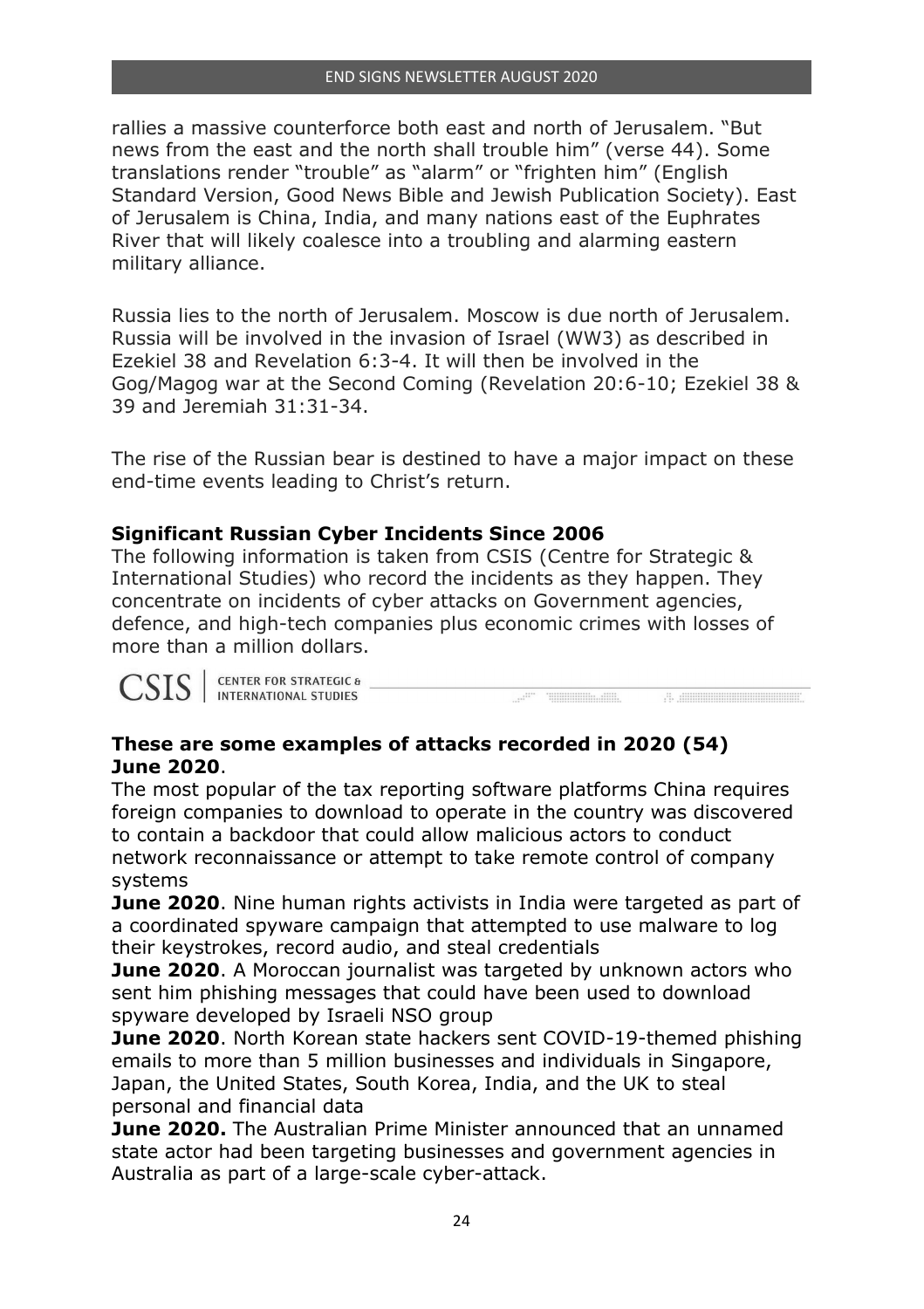**June 2020.** In the midst of escalating tensions between China and India over a border dispute in the Galwan Valley, Indian government agencies and banks reported being targeted by DDoS attacks reportedly originating in China

**June 2020**. Suspected North Korean hackers compromised at least two defence firms in Central Europe by sending false job offers to their employees while posing as representatives from major U.S. defence contractors

**May 2020**. Chinese hackers accessed the travel records of nine million customers of UK airline group EasyJet

**May 2020**. Two days before Taiwanese President Tsai Ing-wen was sworn in for her second term in office, the president's office was hacked, and files were leaked to local media outlets purporting to show infighting within the administration. The president's office claimed the leaked documents had been doctored.

**May 2020**. U.S. officials accused hackers linked to the Chinese government of attempting to steal U.S. research into a coronavirus vaccine

**May 2020**. Suspected Chinese hackers conducted a phishing campaign to compromise Vietnamese government officials involved in ongoing territorial disputes with China in the South China Sea.

**May 2020**. Suspected Iranian hackers compromised the IT systems of at least three telecom companies in Pakistan and used their access to monitor targets in the country.

**May 2020**. Japan's Defence Ministry announced it was investigating a large-scale cyber-attack against Mitsubishi Electric that could have compromised details of new state-of-the-art missile designs.

**May 2020**. Israeli hackers disrupted operations at an Iranian port for several days, causing massive backups and delays. Officials characterized the attack as a retaliation against a failed Iranian hack in April targeting the command and control systems of Israeli water distribution systems.

**May 2020**. A suspected PLA hacking group targeted government-owned companies, foreign affairs ministries, and science and technology ministries across Australia, Indonesia, the Philippines, Vietnam, Thailand, Myanmar, and Brunei.

There were 22 Cyber-attacks recorded in November and December 2019.

#### **The Chinese Dragon**

 The aims of China are world domination and the methods by which it is trying to achieve this are at present being investigated by world governments. China has an extraordinarily strong hold over Western nations through is investments, loans and student populations studying and working in western university research departments. China's record on human rights is now worse than ever as it has cracked down on its own people and particularly on the Uighurs Muslims, an ethnic group found mainly in Xingjian. The Telegraph reported the latest atrocities on